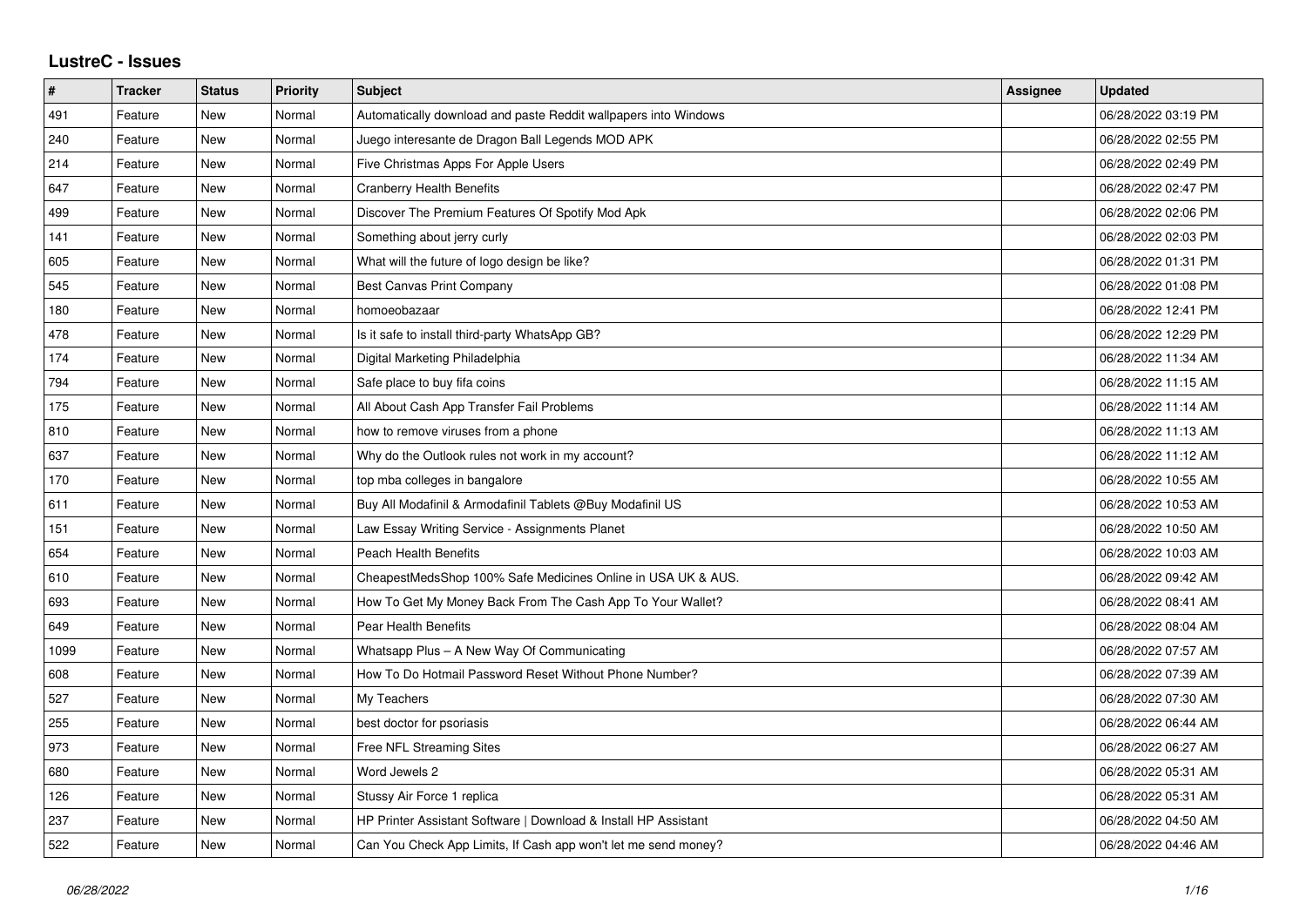| $\pmb{\#}$ | <b>Tracker</b> | <b>Status</b> | <b>Priority</b> | <b>Subject</b>                                                       | <b>Assignee</b> | <b>Updated</b>      |
|------------|----------------|---------------|-----------------|----------------------------------------------------------------------|-----------------|---------------------|
| 493        | Feature        | New           | High            | chainsaw dance                                                       |                 | 06/28/2022 04:20 AM |
| 142        | Feature        | <b>New</b>    | Normal          | About ashimary hair                                                  |                 | 06/28/2022 02:31 AM |
| 242        | Feature        | New           | Normal          | Descripción de Torque Pro MOD APK para Android                       |                 | 06/28/2022 01:14 AM |
| 665        | Feature        | New           | Normal          | Look for a dedicated help with finance assignment                    |                 | 06/27/2022 11:10 PM |
| 557        | Feature        | New           | Normal          | <b>Business Law Assignment Help</b>                                  |                 | 06/27/2022 08:31 PM |
| 243        | Feature        | New           | Normal          | Reconstruir la pandilla de la mafia en Gangstar Vegas MOD APK        |                 | 06/27/2022 07:53 PM |
| 756        | Feature        | <b>New</b>    | Normal          | Your one-stop destination for the thesis writing service             |                 | 06/27/2022 05:46 PM |
| 558        | Feature        | New           | Normal          | <b>Stunning Classic Sofas</b>                                        |                 | 06/27/2022 04:44 PM |
| 272        | Feature        | New           | Normal          | Fashion                                                              |                 | 06/27/2022 03:53 PM |
| 546        | Feature        | <b>New</b>    | Normal          | Quickbooks Error                                                     |                 | 06/27/2022 03:44 PM |
| 594        | Feature        | New           | Normal          | How does research proposal help online make it easy for me?          |                 | 06/27/2022 03:34 PM |
| 552        | Feature        | <b>New</b>    | Normal          | Radio rfm and the benefits of radio rfm                              |                 | 06/27/2022 01:44 PM |
| 995        | Feature        | New           | Normal          | "ij.start canon                                                      |                 | 06/27/2022 01:29 PM |
| 812        | Feature        | New           | Normal          | canon.com/ijsetup                                                    |                 | 06/27/2022 01:21 PM |
| 944        | Feature        | <b>New</b>    | Normal          | Canon.com/ijsetup                                                    |                 | 06/27/2022 09:46 AM |
| 683        | Feature        | New           | Normal          | Game creation                                                        |                 | 06/27/2022 08:39 AM |
| 681        | Feature        | New           | High            | <b>Online Class</b>                                                  |                 | 06/27/2022 07:20 AM |
| 669        | Feature        | New           | Normal          | Nursing Assignment Help                                              |                 | 06/27/2022 06:12 AM |
| 173        | Feature        | New           | Normal          | private limited company registration                                 |                 | 06/27/2022 04:47 AM |
| 646        | Feature        | <b>New</b>    | Normal          | Collaborative Research Group                                         |                 | 06/27/2022 04:01 AM |
| 740        | Feature        | New           | Normal          | Online Thesis Help USA                                               |                 | 06/27/2022 03:19 AM |
| 171        | Feature        | New           | Normal          | loan management system                                               |                 | 06/27/2022 03:18 AM |
| 806        | Feature        | New           | Normal          | Go everywhere thanks to mapquest driving directions                  |                 | 06/27/2022 02:39 AM |
| 271        | Feature        | New           | Normal          | Fashion                                                              |                 | 06/27/2022 02:07 AM |
| 207        | Feature        | New           | Low             | real estate lead conversion                                          |                 | 06/27/2022 01:02 AM |
| 648        | Feature        | <b>New</b>    | Normal          | <b>Plum Health Benefits</b>                                          |                 | 06/27/2022 12:54 AM |
| 901        | Feature        | New           | Normal          | good game ever                                                       |                 | 06/26/2022 06:25 PM |
| 220        | Feature        | New           | Normal          | essay writing services                                               |                 | 06/26/2022 04:55 PM |
| 698        | Feature        | New           | Normal          | Connect with cash app representative to ask about cash app flip scam |                 | 06/26/2022 11:24 AM |
| 967        | Feature        | New           | Normal          | stream live nfl games free online                                    |                 | 06/26/2022 10:09 AM |
| 963        | Feature        | New           | Normal          | Why I am not getting cool cash app card designs- call experts        |                 | 06/26/2022 07:52 AM |
| 476        | Feature        | New           | High            | <b>American Airlines Reservations</b>                                |                 | 06/26/2022 04:14 AM |
| 994        | Feature        | New           | Normal          | Cricut.com/setup                                                     |                 | 06/26/2022 02:00 AM |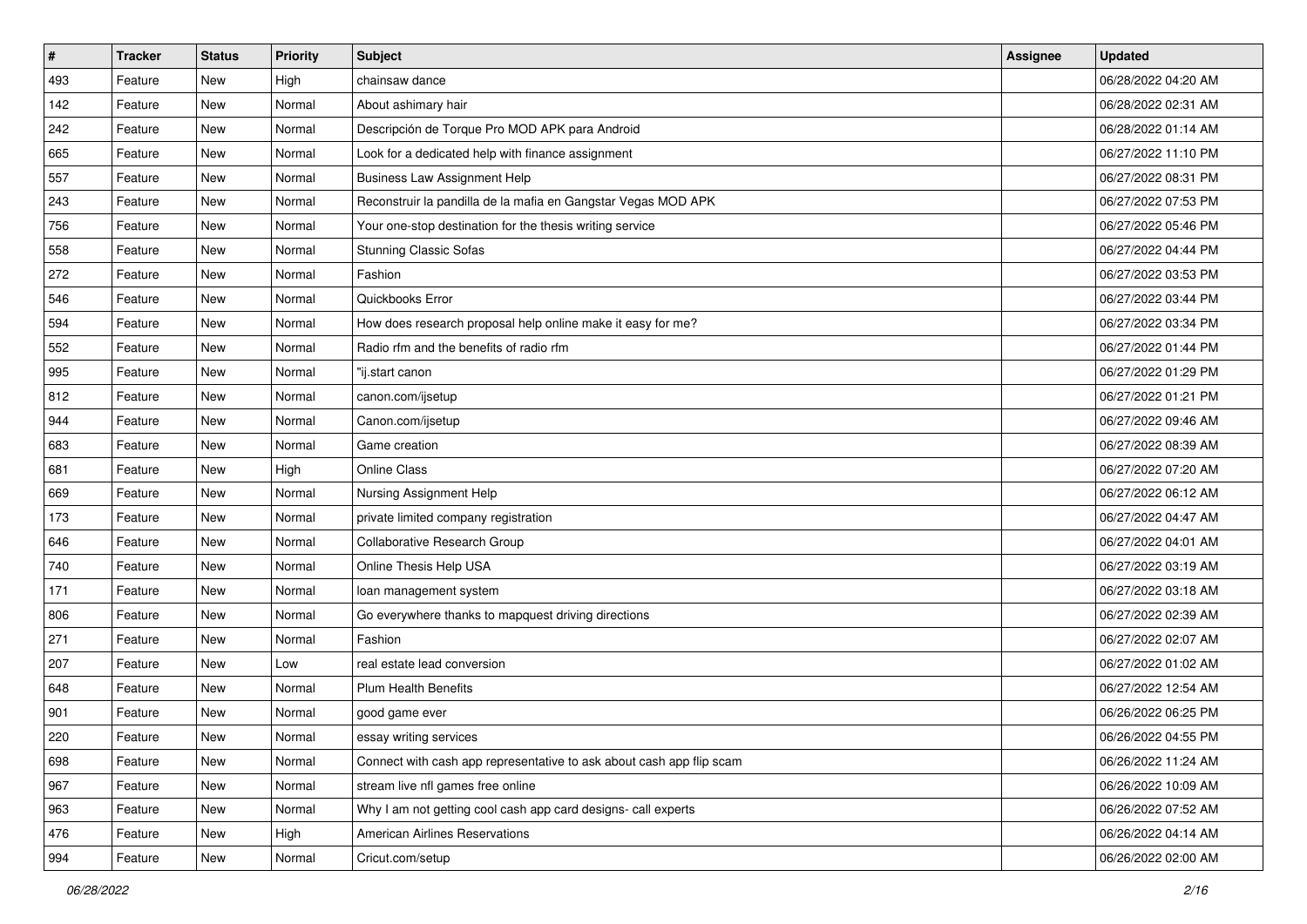| $\pmb{\#}$ | <b>Tracker</b> | <b>Status</b> | <b>Priority</b> | <b>Subject</b>                                                            | <b>Assignee</b> | <b>Updated</b>      |
|------------|----------------|---------------|-----------------|---------------------------------------------------------------------------|-----------------|---------------------|
| 968        | Feature        | New           | Normal          | watch nfl online free live streaming                                      |                 | 06/25/2022 11:52 PM |
| 543        | Feature        | <b>New</b>    | Normal          | Get tech assistance with customer support on ATT Yahoo email login issue. |                 | 06/24/2022 05:08 PM |
| 725        | Feature        | New           | Normal          | What are memo writing services design                                     |                 | 06/24/2022 06:24 AM |
| 172        | Feature        | <b>New</b>    | Normal          | pgdm colleges in bangalore                                                |                 | 06/23/2022 10:47 PM |
| 1095       | Feature        | New           | High            | Want to Know the Best CV Makers in Dubai?                                 |                 | 06/20/2022 06:29 AM |
| 1081       | Feature        | New           | Normal          | drift boss- the best driftitng game                                       |                 | 06/15/2022 05:56 AM |
| 1085       | Feature        | New           | Normal          | dcvghdcc asgdvgd dveduqwv ajdhvwd                                         |                 | 06/09/2022 03:46 PM |
| 1070       | Feature        | New           | Normal          | <b>Tableau Consulting Expertise</b>                                       |                 | 06/09/2022 11:50 AM |
| 1075       | Feature        | New           | Low             | Enjoy Free Services Of Toomics Mod APK For Android                        |                 | 06/03/2022 10:00 AM |
| 1066       | Feature        | <b>New</b>    | High            | Using the default Routerlogin.net web address for setup                   |                 | 05/31/2022 12:16 PM |
| 894        | Feature        | New           | Normal          | Need phd dissertation help in UK                                          |                 | 05/30/2022 12:29 PM |
| 1056       | Feature        | New           | Normal          | <b>Online Class Issues</b>                                                |                 | 05/28/2022 12:44 AM |
| 1049       | Feature        | New           | Normal          | IT Software Company In Delhi                                              |                 | 05/27/2022 05:24 AM |
| 1050       | Feature        | New           | Normal          | Best Smart Phone Repair in Delhi                                          |                 | 05/25/2022 10:33 AM |
| 813        | Feature        | <b>New</b>    | Normal          | Canon.com/ijsetup                                                         |                 | 05/25/2022 08:27 AM |
| 902        | Feature        | New           | Normal          | salo717                                                                   |                 | 05/18/2022 10:35 AM |
| 212        | Feature        | New           | Normal          | How good is the market for gaming mobile apps at the moment?              |                 | 05/17/2022 11:09 AM |
| 229        | Feature        | New           | Normal          | How To Delete Cash App Account? - Check Out the Steps In Detail           |                 | 05/01/2022 09:06 PM |
| 904        | Feature        | New           | Normal          | Laora seeck                                                               |                 | 04/20/2022 11:54 AM |
| 927        | Feature        | <b>New</b>    | Normal          | What Is The Right Way To Troubleshoot Cash App Transfer Failed Problems?  |                 | 04/12/2022 05:54 AM |
| 903        | Feature        | New           | Normal          | Good game                                                                 |                 | 04/11/2022 08:39 AM |
| 919        | Feature        | New           | Normal          | How can I check my Cash App card balance by dialing a number?             |                 | 04/10/2022 09:07 AM |
| 900        | Feature        | New           | Normal          | good game ever                                                            |                 | 04/02/2022 11:59 AM |
| 879        | Feature        | New           | Normal          | Best Garage Door Repair in Massachusetts                                  |                 | 04/01/2022 09:16 AM |
| 877        | Feature        | New           | Normal          | <b>Exness Broker Review</b>                                               |                 | 04/01/2022 09:12 AM |
| 847        | Feature        | New           | Normal          | Canon.com/ijsetup                                                         |                 | 04/01/2022 09:08 AM |
| 845        | Feature        | New           | Normal          | canon.com/ijsetup                                                         |                 | 04/01/2022 08:58 AM |
| 846        | Feature        | New           | Normal          | ij.start canon                                                            |                 | 04/01/2022 08:58 AM |
| 848        | Feature        | New           | Normal          | Online Classes Assistance                                                 |                 | 04/01/2022 08:57 AM |
| 177        | Feature        | New           | Normal          | HD lace silky straight human hair wig                                     |                 | 04/01/2022 08:41 AM |
| 186        | Feature        | New           | Normal          | homoeobazaar                                                              |                 | 04/01/2022 08:40 AM |
| 204        | Feature        | New           | Normal          | New Car Tyres                                                             |                 | 04/01/2022 08:40 AM |
| 276        | Feature        | New           | Normal          | Nike Dunks Replica                                                        |                 | 04/01/2022 08:19 AM |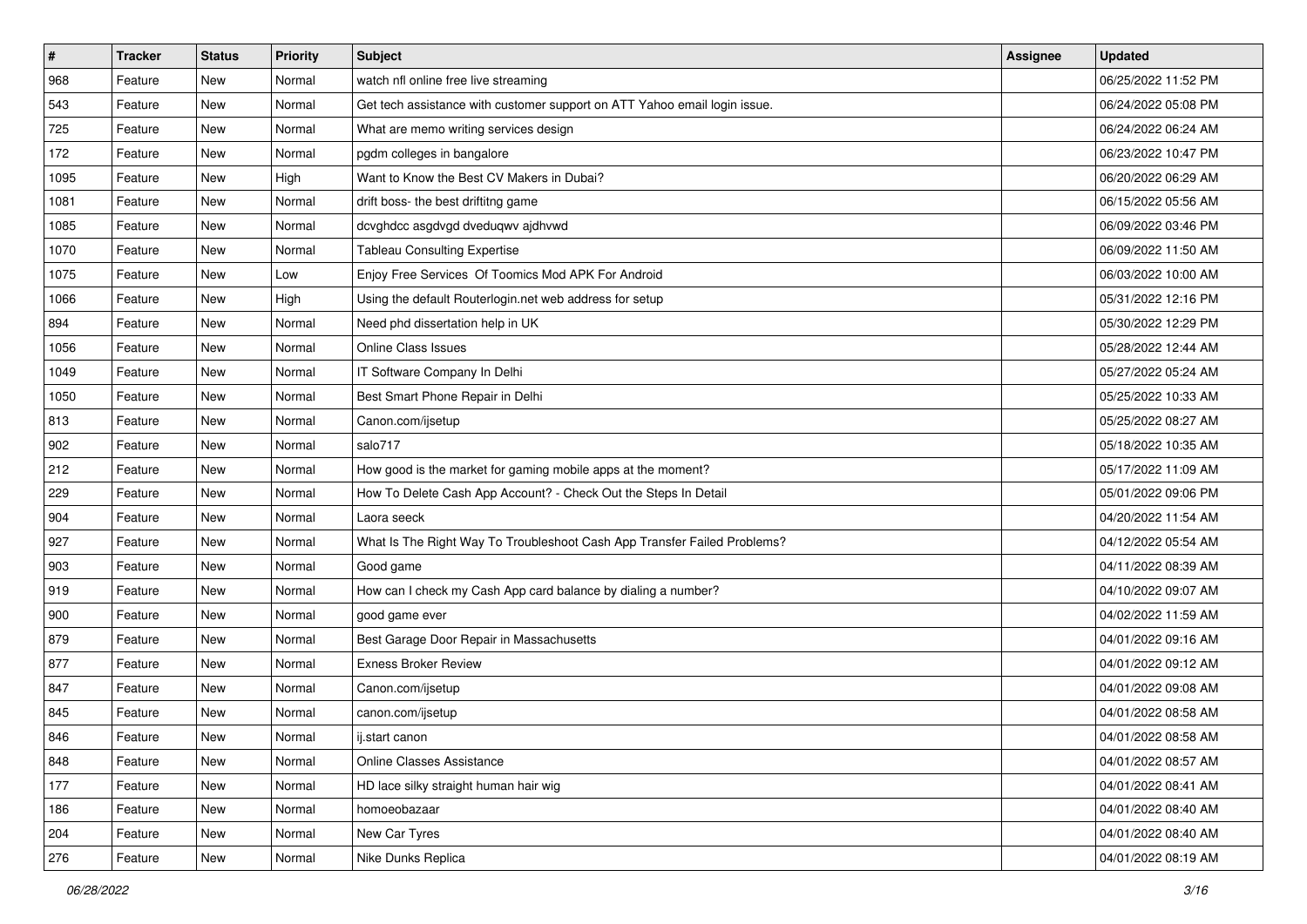| $\vert$ # | <b>Tracker</b> | <b>Status</b> | <b>Priority</b> | Subject                                                                                                                                      | Assignee | <b>Updated</b>      |
|-----------|----------------|---------------|-----------------|----------------------------------------------------------------------------------------------------------------------------------------------|----------|---------------------|
| 277       | Feature        | New           | Normal          | Nike Dunks Replica                                                                                                                           |          | 04/01/2022 08:19 AM |
| 241       | Feature        | New           | Normal          | How to get a complete solution of Big Ideas Math Answers?                                                                                    |          | 04/01/2022 08:15 AM |
| 254       | Feature        | New           | Normal          | best ayurvedic treatment for psoriasis                                                                                                       |          | 04/01/2022 08:13 AM |
| 127       | Feature        | <b>New</b>    | Normal          | replica af1                                                                                                                                  |          | 04/01/2022 07:55 AM |
| 1115      | Bug            | New           | Normal          | How to access your saved favorite Tiktok                                                                                                     |          | 06/28/2022 03:59 PM |
| 496       | <b>Bug</b>     | New           | Normal          | What is Live NetTV?                                                                                                                          |          | 06/28/2022 03:58 PM |
| 164       | Bug            | New           | Normal          | dfgbd                                                                                                                                        |          | 06/28/2022 03:50 PM |
| 139       | <b>Bug</b>     | New           | Normal          | relseo                                                                                                                                       |          | 06/28/2022 03:43 PM |
| 75        | <b>Bug</b>     | New           | Normal          | exception File "checks/algebraicLoop.ml", line 368, characters 16-22: Assertion failed                                                       |          | 06/28/2022 03:43 PM |
| 76        | Bug            | New           | Normal          | Import error: Load error: imported node real_to_int declared in a regular Lustre file. File "include/conv.lusi", line 1,<br>characters 0-64: |          | 06/28/2022 03:37 PM |
| 769       | Bug            | New           | Normal          | check my cash app                                                                                                                            |          | 06/28/2022 03:29 PM |
| 336       | Bug            | New           | Normal          | Tile & Grout Cleaning Services in Norfolk VA                                                                                                 |          | 06/28/2022 03:22 PM |
| 816       | Bug            | New           | Normal          | Play Scribble io fun with everyone                                                                                                           |          | 06/28/2022 03:20 PM |
| 651       | Bug            | New           | Normal          | Salmon Health Benefits                                                                                                                       |          | 06/28/2022 03:15 PM |
| 533       | Bug            | New           | Normal          | How to complete the homework assignments in economics in the easiest way?                                                                    |          | 06/28/2022 03:14 PM |
| 244       | <b>Bug</b>     | <b>New</b>    | Normal          | Quels sont les avantages des stations de radio en ligne.                                                                                     |          | 06/28/2022 02:59 PM |
| 312       | Bug            | New           | Normal          | Stain Protection Services in Virginia Beach VA                                                                                               |          | 06/28/2022 02:57 PM |
| 157       | <b>Bug</b>     | New           | Normal          | Forget cash app pin                                                                                                                          |          | 06/28/2022 02:57 PM |
| 980       | Bug            | New           | Normal          | Free Gas Cards for the Unemployed                                                                                                            |          | 06/28/2022 02:54 PM |
| 532       | Bug            | <b>New</b>    | Normal          | My Assignment Help                                                                                                                           |          | 06/28/2022 02:53 PM |
| 183       | <b>Bug</b>     | New           | Normal          | Nursing Assignment Help Online                                                                                                               |          | 06/28/2022 02:49 PM |
| 645       | Bug            | New           | Normal          | thong tin chinh xac nhat hom nay                                                                                                             |          | 06/28/2022 02:48 PM |
| 197       | <b>Bug</b>     | New           | Normal          | SBL JABORANDI PLUS HAIR OIL - COMPLETE SCALP CARE (100ML)                                                                                    |          | 06/28/2022 02:47 PM |
| 503       | Bug            | New           | Normal          | Youtube Premium Apk free download for Android                                                                                                |          | 06/28/2022 02:42 PM |
| 380       | Bug            | New           | Normal          | Moving Services in McLean VA                                                                                                                 |          | 06/28/2022 02:40 PM |
| 553       | Bug            | New           | Normal          | Cinema HD APK - Free Movie Enjoyment App on Android                                                                                          |          | 06/28/2022 02:34 PM |
| 1077      | <b>Bug</b>     | <b>New</b>    | Normal          | Les excellentes façons d'utiliser ces images                                                                                                 |          | 06/28/2022 02:33 PM |
| 194       | Bug            | New           | Normal          | lace closure wigs                                                                                                                            |          | 06/28/2022 02:29 PM |
| 248       | <b>Bug</b>     | New           | Normal          | Mobile ringtones and attractiveness ringtones                                                                                                |          | 06/28/2022 02:18 PM |
| 789       | Bug            | New           | Normal          | Full version                                                                                                                                 |          | 06/28/2022 01:58 PM |
| 776       | Bug            | New           | Normal          | Wibargain                                                                                                                                    |          | 06/28/2022 01:57 PM |
| 181       | <b>Bug</b>     | New           | Normal          | <b>Healthcare Custom Writing Services</b>                                                                                                    |          | 06/28/2022 01:52 PM |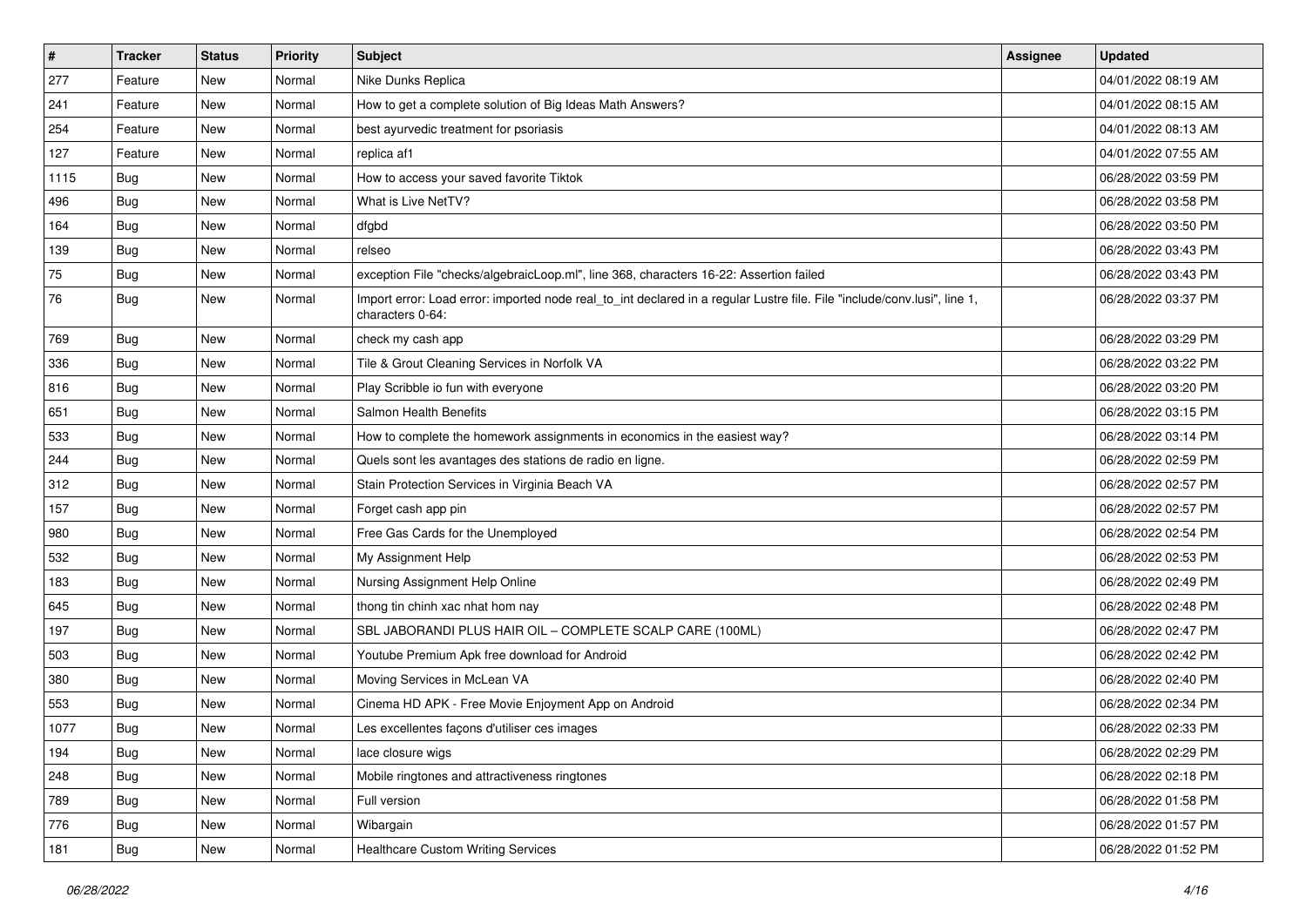| $\sharp$ | <b>Tracker</b> | <b>Status</b> | <b>Priority</b> | Subject                                                                                             | <b>Assignee</b> | <b>Updated</b>      |
|----------|----------------|---------------|-----------------|-----------------------------------------------------------------------------------------------------|-----------------|---------------------|
| 576      | Bug            | New           | Normal          | So laden Sie ein Instagram-Bild herunter                                                            |                 | 06/28/2022 01:51 PM |
| 482      | <b>Bug</b>     | New           | Normal          | <b>Text Window</b>                                                                                  |                 | 06/28/2022 01:42 PM |
| 169      | Bug            | New           | Normal          | CV Maker - UAE CV Writing Agency                                                                    |                 | 06/28/2022 01:41 PM |
| 505      | Bug            | <b>New</b>    | Normal          | www.trendmicro.com/activate                                                                         |                 | 06/28/2022 01:33 PM |
| 969      | Bug            | New           | Normal          | Watch NCAA Football Live Match Free                                                                 |                 | 06/28/2022 01:31 PM |
| 280      | <b>Bug</b>     | New           | Normal          | Pacific Web Design                                                                                  |                 | 06/28/2022 01:25 PM |
| 265      | Bug            | New           | Normal          | 3 Faq's On Downloading To Your Apple Ipod                                                           |                 | 06/28/2022 01:21 PM |
| 315      | <b>Bug</b>     | New           | Normal          | Dissertation help UK                                                                                |                 | 06/28/2022 01:20 PM |
| 729      | Bug            | New           | Normal          | Canon IJ Network Tool                                                                               |                 | 06/28/2022 01:10 PM |
| 460      | Bug            | New           | Normal          | Floor Cleaning Medford MA                                                                           |                 | 06/28/2022 01:07 PM |
| 218      | Bug            | New           | Normal          | Popular Educational trends                                                                          |                 | 06/28/2022 01:05 PM |
| 487      | Bug            | New           | Normal          | Cheap Fake Dunks                                                                                    |                 | 06/28/2022 01:05 PM |
| 508      | Bug            | New           | Normal          | hire a professional dissertation help                                                               |                 | 06/28/2022 01:03 PM |
| 201      | Bug            | New           | Normal          | closure wig                                                                                         |                 | 06/28/2022 12:58 PM |
| 574      | <b>Bug</b>     | <b>New</b>    | Normal          | How to fix the Epson printer offline issue due to a wired connection?                               |                 | 06/28/2022 12:52 PM |
| 134      | Bug            | New           | Normal          | wisegolfers                                                                                         |                 | 06/28/2022 12:44 PM |
| 267      | Bug            | New           | Normal          | How To Use Internet Radio Services To Listen To Your Favorite Songs                                 |                 | 06/28/2022 12:42 PM |
| 784      | Bug            | <b>New</b>    | Normal          | How To Add Money On Cash App Card And Check The Funds?                                              |                 | 06/28/2022 12:36 PM |
| 524      | Bug            | New           | Normal          | How Does Google Account Recovery Work If Your Account Is Hacked?                                    |                 | 06/28/2022 12:36 PM |
| 670      | Bug            | New           | Normal          | JTWhatsApp Apk - The New and Improved WhatsApp                                                      |                 | 06/28/2022 12:32 PM |
| 773      | <b>Bug</b>     | New           | Normal          | Spades - Play online free                                                                           |                 | 06/28/2022 12:26 PM |
| 471      | Bug            | New           | Normal          | Residential Floor Cleaning Westchester MA                                                           |                 | 06/28/2022 12:23 PM |
| 205      | Bug            | New           | Low             | Mens Designer Glasses                                                                               |                 | 06/28/2022 12:20 PM |
| 828      | <b>Bug</b>     | New           | Normal          | Nursery management                                                                                  |                 | 06/28/2022 12:10 PM |
| 292      | Bug            | New           | Normal          | Venmo to Cash App Transfer Of Money- Explore Here                                                   |                 | 06/28/2022 12:08 PM |
| 206      | Bug            | New           | Low             | <b>Cheap Electric Bikes</b>                                                                         |                 | 06/28/2022 12:08 PM |
| 743      | <b>Bug</b>     | New           | Normal          | They promote 'pixel art' contests and a 'game jam' related to the work and figure of Carlos Casares |                 | 06/28/2022 12:04 PM |
| 525      | i Bug          | New           | Normal          | If you don't have a QR code: How to activate cash app card in app                                   |                 | 06/28/2022 12:04 PM |
| 258      | <b>Bug</b>     | New           | Normal          | Fake Nike Dunk High AMBUSH Deep Royal                                                               |                 | 06/28/2022 12:00 PM |
| 690      | <b>Bug</b>     | New           | Normal          | campervan hire                                                                                      |                 | 06/28/2022 11:55 AM |
| 781      | <b>Bug</b>     | New           | Normal          | Free Whatsapp Group to Join                                                                         |                 | 06/28/2022 11:48 AM |
| 464      | Bug            | New           | Normal          | Upholstery Cleaning Westchester MA                                                                  |                 | 06/28/2022 11:39 AM |
| 529      | <b>Bug</b>     | New           | Normal          | Thop TV APK - Free Download for Android                                                             |                 | 06/28/2022 11:37 AM |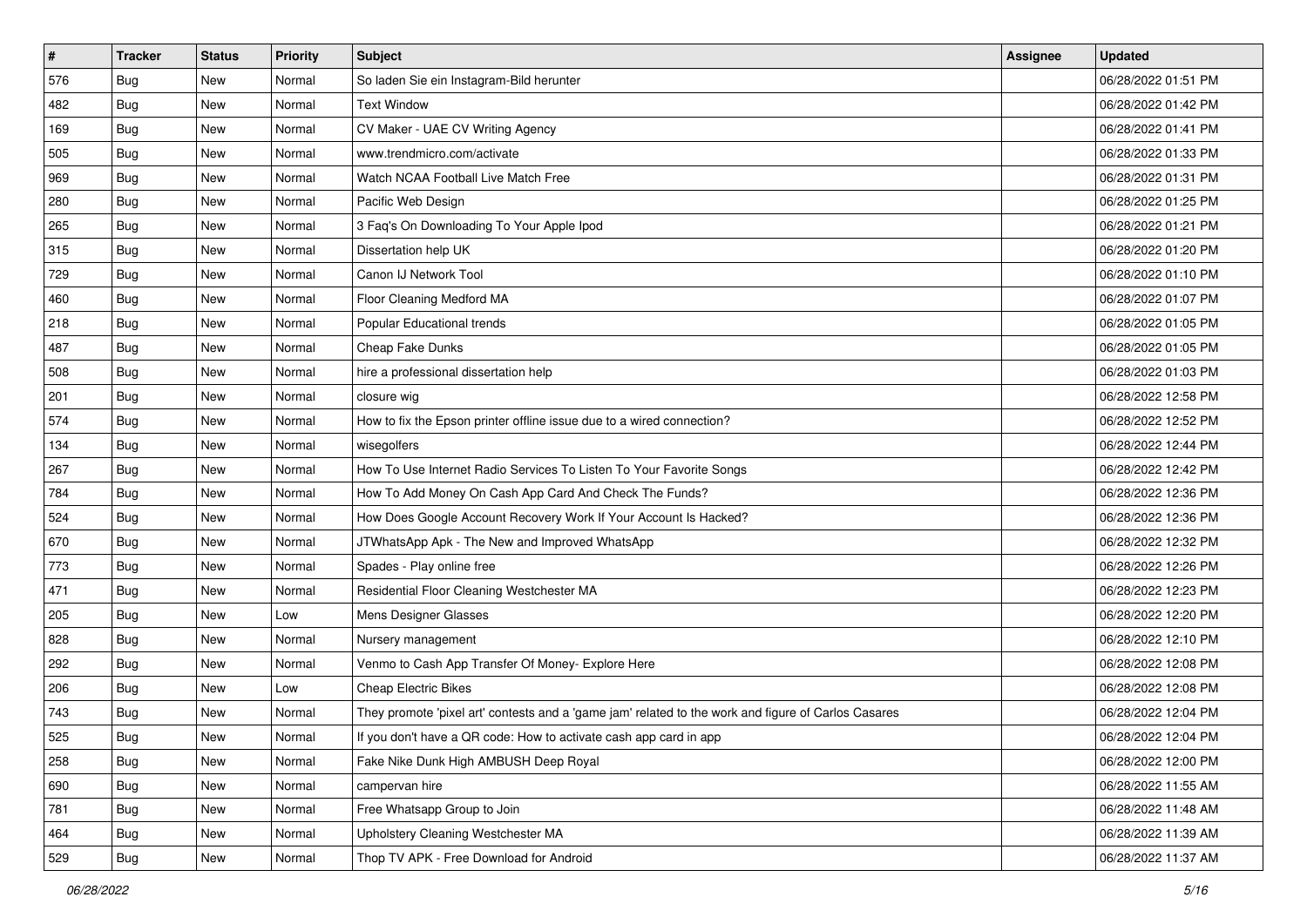| #    | <b>Tracker</b> | <b>Status</b> | <b>Priority</b> | <b>Subject</b>                                                                                                                                                                                                                                                        | <b>Assignee</b> | <b>Updated</b>      |
|------|----------------|---------------|-----------------|-----------------------------------------------------------------------------------------------------------------------------------------------------------------------------------------------------------------------------------------------------------------------|-----------------|---------------------|
| 785  | <b>Bug</b>     | New           | Normal          | How To Get Money Off Cash App Without Card Or With A Card?                                                                                                                                                                                                            |                 | 06/28/2022 11:35 AM |
| 1116 | <b>Bug</b>     | New           | Normal          | ipTV smarts pro                                                                                                                                                                                                                                                       |                 | 06/28/2022 11:34 AM |
| 321  | Bug            | <b>New</b>    | Normal          | Tile & Grout Cleaning Services in Virginia Beach VA                                                                                                                                                                                                                   |                 | 06/28/2022 11:31 AM |
| 724  | Bug            | New           | Normal          | Dial Chime Customer support number for a quick response                                                                                                                                                                                                               |                 | 06/28/2022 11:30 AM |
| 627  | <b>Bug</b>     | <b>New</b>    | Normal          | <b>HELO</b>                                                                                                                                                                                                                                                           |                 | 06/28/2022 11:28 AM |
| 981  | Bug            | New           | Normal          | VidMate Mod APK                                                                                                                                                                                                                                                       |                 | 06/28/2022 11:24 AM |
| 1114 | <b>Bug</b>     | New           | Normal          | To control the car, all you must do is click to go left or right and release the button to go straight.                                                                                                                                                               |                 | 06/28/2022 11:16 AM |
| 129  | Bug            | New           | Normal          | xcvgbgh                                                                                                                                                                                                                                                               |                 | 06/28/2022 11:10 AM |
| 514  | Bug            | New           | Normal          | Trans-Caribbean                                                                                                                                                                                                                                                       |                 | 06/28/2022 11:08 AM |
| 820  | <b>Bug</b>     | New           | Normal          | Metal Slug Apk para Android                                                                                                                                                                                                                                           |                 | 06/28/2022 11:01 AM |
| 541  | <b>Bug</b>     | New           | Normal          | How to fix the cash app payment failed errors?                                                                                                                                                                                                                        |                 | 06/28/2022 10:57 AM |
| 506  | <b>Bug</b>     | New           | Normal          | www.trendmicro.com/activate                                                                                                                                                                                                                                           |                 | 06/28/2022 10:56 AM |
| 182  | Bug            | New           | Normal          | <b>Healthcare Custom Writing Services</b>                                                                                                                                                                                                                             |                 | 06/28/2022 10:53 AM |
| 520  | <b>Bug</b>     | New           | Normal          | What Is The Major Role Of Cash.app/Help and Support Page?                                                                                                                                                                                                             |                 | 06/28/2022 10:45 AM |
| 123  | <b>Bug</b>     | New           | Normal          | https://www.reddit.com/r/NRLgrandfinal2020/                                                                                                                                                                                                                           |                 | 06/28/2022 10:45 AM |
| 1129 | Bug            | New           | Normal          | how to enable direct deposit on cash app?                                                                                                                                                                                                                             |                 | 06/28/2022 10:44 AM |
| 711  | <b>Bug</b>     | New           | Normal          | Human Fall Flat Apk Download                                                                                                                                                                                                                                          |                 | 06/28/2022 10:44 AM |
| 239  | Bug            | New           | Normal          | Algunas características más de Choices MOD APK                                                                                                                                                                                                                        |                 | 06/28/2022 10:42 AM |
| 469  | <b>Bug</b>     | New           | Normal          | Germs Removal Westchester MA                                                                                                                                                                                                                                          |                 | 06/28/2022 10:40 AM |
| 1018 | <b>Bug</b>     | New           | Normal          | So erhalten Sie ein kostenloses Hörbuch                                                                                                                                                                                                                               |                 | 06/28/2022 10:39 AM |
| 282  | Bug            | New           | Normal          | Activate Cash App Card: Learn Simple Steps & Fix Errors                                                                                                                                                                                                               |                 | 06/28/2022 10:30 AM |
| 219  | Bug            | New           | Normal          | Free Ringtones for Cell Phones.                                                                                                                                                                                                                                       |                 | 06/28/2022 10:23 AM |
| 678  | Bug            | New           | Normal          | How to be a winner in buidnow gg                                                                                                                                                                                                                                      |                 | 06/28/2022 10:22 AM |
| 666  | <b>Bug</b>     | New           | Normal          | 470+ pages à colorier de Noël                                                                                                                                                                                                                                         |                 | 06/28/2022 10:02 AM |
| 809  | <b>Bug</b>     | New           | Normal          | Smash Karts - immerse yourself in the exciting race                                                                                                                                                                                                                   |                 | 06/28/2022 09:57 AM |
| 593  | Bug            | New           | Normal          | Eiffel Spark Ultimate C2 SN series is a fully synthetic range of advanced performance engine oils blended in high<br>performance fully synthetic (PAO - polyalphaolefin) basestocks fortified with advanced technology additive system,<br>specifically formulated to |                 | 06/28/2022 09:53 AM |
| 632  | <b>Bug</b>     | New           | Normal          | CheapestMedsShop   100% Safe Medicines Online in UK & AUS.                                                                                                                                                                                                            |                 | 06/28/2022 09:52 AM |
| 128  | Bug            | New           | Normal          | dfgbd                                                                                                                                                                                                                                                                 |                 | 06/28/2022 09:48 AM |
| 997  | <b>Bug</b>     | New           | Normal          | 123.hp.com/laserjet                                                                                                                                                                                                                                                   |                 | 06/28/2022 09:48 AM |
| 808  | Bug            | New           | Normal          | Sinnvolle Guten-Morgen-Grüße                                                                                                                                                                                                                                          |                 | 06/28/2022 09:47 AM |
| 565  | <b>Bug</b>     | New           | Normal          | How To Install RepelisPlus On Your Android Phone?                                                                                                                                                                                                                     |                 | 06/28/2022 09:46 AM |
| 246  | <b>Bug</b>     | New           | Normal          | The Beast App                                                                                                                                                                                                                                                         |                 | 06/28/2022 09:31 AM |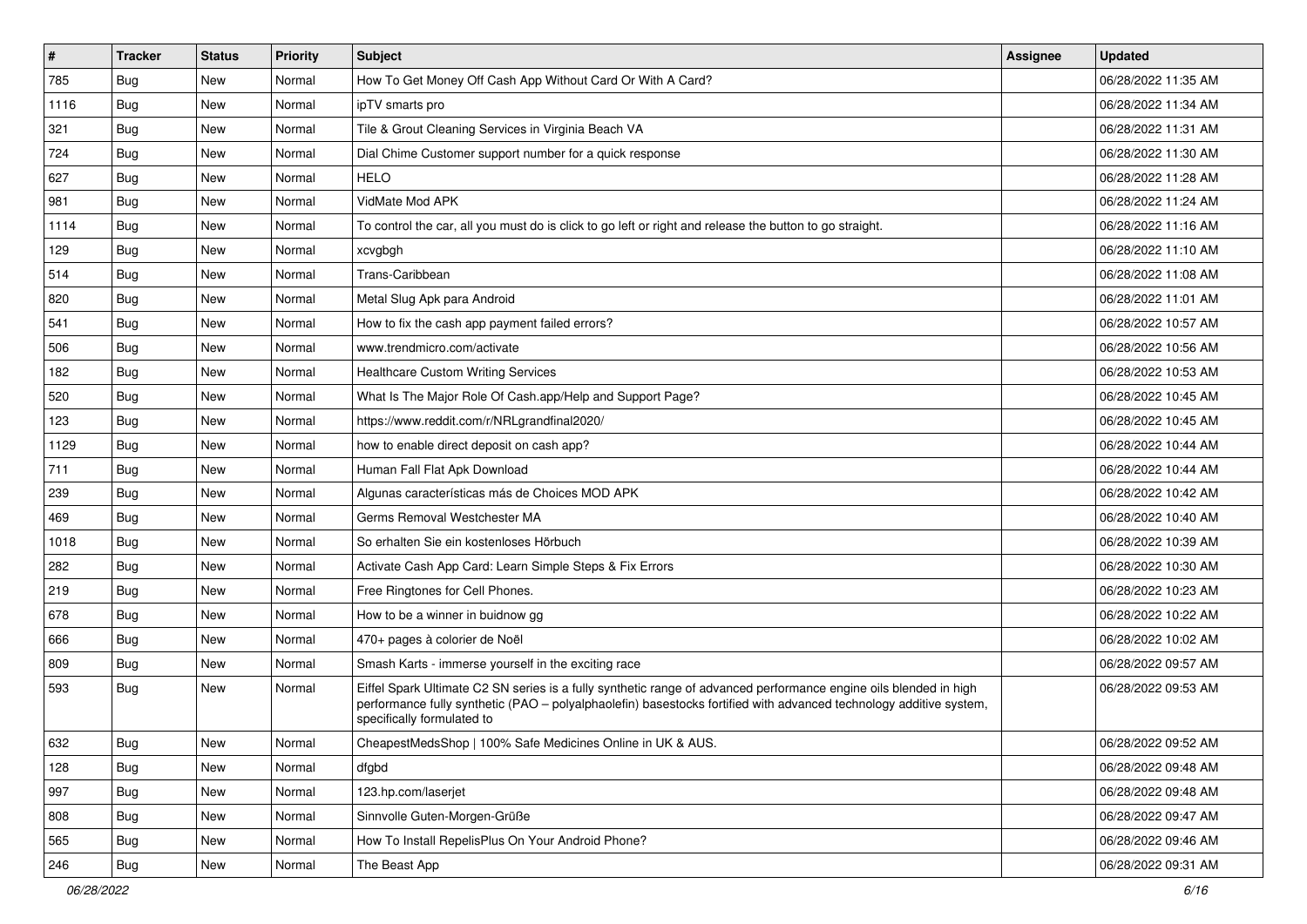| $\vert$ # | <b>Tracker</b> | <b>Status</b> | <b>Priority</b> | <b>Subject</b>                                                                                               | <b>Assignee</b> | <b>Updated</b>      |
|-----------|----------------|---------------|-----------------|--------------------------------------------------------------------------------------------------------------|-----------------|---------------------|
| 261       | <b>Bug</b>     | New           | Normal          | Ringtone Downloads - Easy Ways Come Up With Your Own Ringtones                                               |                 | 06/28/2022 09:31 AM |
| 234       | <b>Bug</b>     | New           | Normal          | My Personal Experience With the College Writing Services                                                     |                 | 06/28/2022 09:28 AM |
| 817       | Bug            | New           | Normal          | Pacman 30th Anniversary                                                                                      |                 | 06/28/2022 09:20 AM |
| 689       | Bug            | New           | Normal          | How to use twitch.tv/activate?                                                                               |                 | 06/28/2022 09:14 AM |
| 494       | <b>Bug</b>     | <b>New</b>    | Normal          | <b>Buy Discussion Post</b>                                                                                   |                 | 06/28/2022 09:10 AM |
| 210       | <b>Bug</b>     | New           | Normal          | Issue with check symbol in Cash App? Dial assist number with calling Cash App customer service phone number. |                 | 06/28/2022 09:09 AM |
| 228       | <b>Bug</b>     | New           | Normal          | Why Does Cash App Transaction Failed? - Here Is the Answer                                                   |                 | 06/28/2022 08:57 AM |
| 766       | Bug            | New           | Normal          | Pobreflix Mod APK Review                                                                                     |                 | 06/28/2022 08:56 AM |
| 800       | <b>Bug</b>     | New           | Normal          | Who Is an ETL Engineer                                                                                       |                 | 06/28/2022 08:48 AM |
| 168       | <b>Bug</b>     | New           | Normal          | UFC 256 Live Stream Online                                                                                   |                 | 06/28/2022 08:44 AM |
| 278       | <b>Bug</b>     | New           | Normal          | Cash App Help & Solutions - Here You Will Get Better Assistance                                              |                 | 06/28/2022 08:40 AM |
| 821       | <b>Bug</b>     | New           | Normal          | Nicoo - A Review of the Popular Battle Royale Game                                                           |                 | 06/28/2022 08:30 AM |
| 886       | Bug            | New           | Normal          | Is the Fox News Channel on Roku free?                                                                        |                 | 06/28/2022 08:29 AM |
| 548       | <b>Bug</b>     | New           | Normal          | Web N Logo Design                                                                                            |                 | 06/28/2022 08:24 AM |
| 284       | Bug            | New           | Normal          | All About Cash App Transfer Fail Problems                                                                    |                 | 06/28/2022 08:24 AM |
| 480       | Bug            | New           | Normal          | Nur Online Shop                                                                                              |                 | 06/28/2022 08:13 AM |
| 701       | <b>Bug</b>     | New           | Normal          | Why Law Essay Helper UK is Necessary?                                                                        |                 | 06/28/2022 08:12 AM |
| 149       | Bug            | New           | Normal          | dftgy                                                                                                        |                 | 06/28/2022 08:08 AM |
| 247       | <b>Bug</b>     | New           | Normal          | best 4 Channel Amp                                                                                           |                 | 06/28/2022 07:58 AM |
| 146       | Bug            | New           | Normal          | bayabais                                                                                                     |                 | 06/28/2022 07:18 AM |
| 589       | <b>Bug</b>     | New           | Normal          | How can I get the cash app phone number of customer support?                                                 |                 | 06/28/2022 07:11 AM |
| 245       | Bug            | New           | Normal          | Write My Essay For Me Cheap                                                                                  |                 | 06/28/2022 07:10 AM |
| 734       | Bug            | New           | Normal          | DR. STRANGE: Multiverse of Scheduling Madness!                                                               |                 | 06/28/2022 07:07 AM |
| 497       | <b>Bug</b>     | New           | Normal          | Fake Nike Dunk Low Off-White Lot 50                                                                          |                 | 06/28/2022 07:07 AM |
| 922       | Bug            | New           | Normal          | Why Is The Need For Assignment Writing Services?                                                             |                 | 06/28/2022 06:59 AM |
| 705       | Bug            | New           | Normal          | wuxiaworld                                                                                                   |                 | 06/28/2022 06:56 AM |
| 345       | <b>Bug</b>     | New           | Normal          | Stain Protection Services in Chesapeake VA                                                                   |                 | 06/28/2022 06:52 AM |
| 475       | Bug            | New           | Normal          | Floor Cleaning Arlington MA                                                                                  |                 | 06/28/2022 06:51 AM |
| 563       | Bug            | New           | Normal          | Understanding the Difference Between Free and Paid Mod Apks                                                  |                 | 06/28/2022 06:51 AM |
| 621       | <b>Bug</b>     | New           | Normal          | Buy All Modafinil & Armodafinil Tablets @Buy Modafinil US                                                    |                 | 06/28/2022 06:49 AM |
| 347       | <b>Bug</b>     | New           | Normal          | Eco/Green Cleaning Services in Chesapeake VA                                                                 |                 | 06/28/2022 06:48 AM |
| 331       | <b>Bug</b>     | New           | Normal          | Water Extraction Services in Norfolk VA                                                                      |                 | 06/28/2022 06:48 AM |
| 143       | <b>Bug</b>     | New           | Normal          | Bob lace front wigs                                                                                          |                 | 06/28/2022 06:44 AM |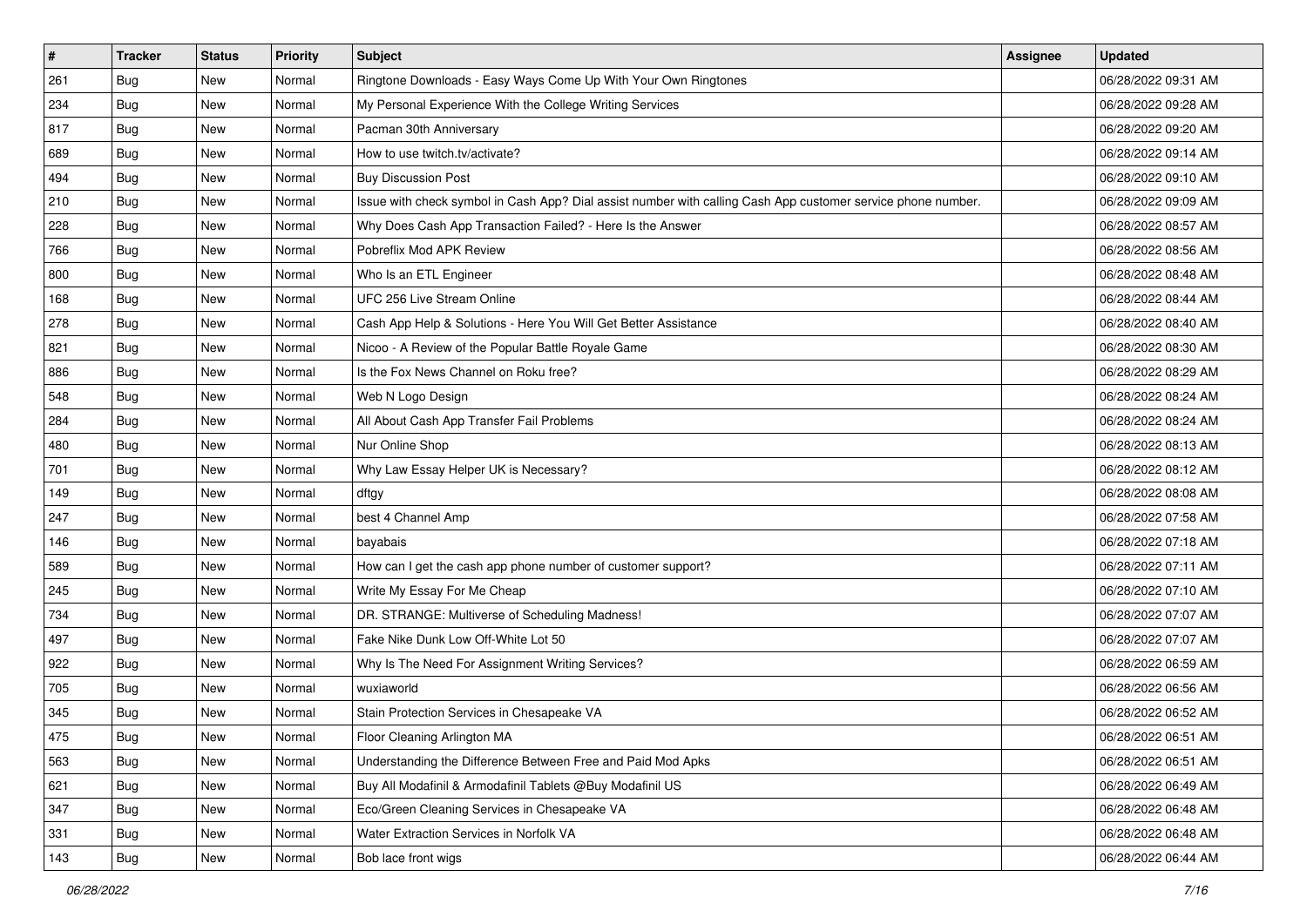| $\sharp$ | <b>Tracker</b> | <b>Status</b> | <b>Priority</b> | Subject                                                                     | <b>Assignee</b> | <b>Updated</b>      |
|----------|----------------|---------------|-----------------|-----------------------------------------------------------------------------|-----------------|---------------------|
| 519      | Bug            | New           | Normal          | Are you finding online UK Assignment writers?                               |                 | 06/28/2022 06:36 AM |
| 623      | <b>Bug</b>     | New           | Normal          | Listen to online radio stations for mobile phones                           |                 | 06/28/2022 06:33 AM |
| 640      | Bug            | New           | Normal          | play game with me                                                           |                 | 06/28/2022 06:33 AM |
| 537      | Bug            | <b>New</b>    | Normal          | Get tech assistance with customer support on ATT Yahoo email login issue.   |                 | 06/28/2022 06:20 AM |
| 289      | Bug            | New           | Normal          | Recover Yahoo Mail Forgotten Password - Explore Kanata Chinese              |                 | 06/28/2022 06:19 AM |
| 811      | <b>Bug</b>     | New           | Normal          | Canon IJ Network Tool                                                       |                 | 06/28/2022 06:12 AM |
| 629      | Bug            | New           | Normal          | How Can I Load Cash App Card at Walmart straight away?                      |                 | 06/28/2022 06:07 AM |
| 136      | <b>Bug</b>     | New           | Normal          | snappow                                                                     |                 | 06/28/2022 06:05 AM |
| 667      | Bug            | New           | Normal          | What Is a Ringtone?                                                         |                 | 06/28/2022 06:00 AM |
| 753      | Bug            | New           | Normal          | onlineessaygrader                                                           |                 | 06/28/2022 05:55 AM |
| 687      | <b>Bug</b>     | New           | Normal          | How to use twitch.tv/activate?                                              |                 | 06/28/2022 05:51 AM |
| 145      | Bug            | New           | Normal          | abdulbaissagar                                                              |                 | 06/28/2022 05:41 AM |
| 622      | Bug            | New           | Normal          | CheapestMedsShop   100% Safe Medicines Online in UK & AUS.                  |                 | 06/28/2022 05:22 AM |
| 744      | <b>Bug</b>     | New           | Normal          | <b>Pixel Survive</b>                                                        |                 | 06/28/2022 05:13 AM |
| 555      | <b>Bug</b>     | New           | Normal          | web design development in hyderabad                                         |                 | 06/28/2022 05:01 AM |
| 702      | Bug            | New           | Normal          | Avail Chime Customer Service to know How To Get Chime Bank Statement        |                 | 06/28/2022 04:58 AM |
| 704      | <b>Bug</b>     | New           | Normal          | Reach support team of Chime Customer Service for instant help               |                 | 06/28/2022 04:57 AM |
| 822      | Bug            | New           | Normal          | Dowload Your Boyfriend Game                                                 |                 | 06/28/2022 04:56 AM |
| 230      | <b>Bug</b>     | New           | Normal          | Add Money To Cash App Card - Auto Cash Apps                                 |                 | 06/28/2022 04:43 AM |
| 515      | Bug            | New           | Normal          | Fragment Nike Dunk High Tokyo Fake                                          |                 | 06/28/2022 04:43 AM |
| 620      | <b>Bug</b>     | New           | Normal          | Viagra Meds: Fastest & Quick Delivery On Your Doorstep - USA                |                 | 06/28/2022 04:33 AM |
| 965      | Bug            | New           | Normal          | Go with cash app customer service to know where I can load my cash app card |                 | 06/28/2022 04:30 AM |
| 604      | Bug            | New           | Normal          | Idle Game Online                                                            |                 | 06/28/2022 04:30 AM |
| 473      | <b>Bug</b>     | New           | Normal          | Floor Stripping Arlington MA                                                |                 | 06/28/2022 04:29 AM |
| 257      | Bug            | New           | Normal          | Best latte machines                                                         |                 | 06/28/2022 04:26 AM |
| 788      | Bug            | New           | Normal          | Intro Maker Mod APK                                                         |                 | 06/28/2022 04:21 AM |
| 470      | <b>Bug</b>     | New           | Normal          | Commercial Floor Cleaning Westchester MA                                    |                 | 06/28/2022 04:16 AM |
| 461      | I Bug          | New           | Normal          | Germs Removal Medford MA                                                    |                 | 06/28/2022 04:15 AM |
| 567      | <b>Bug</b>     | New           | Normal          | Singapore assignment help                                                   |                 | 06/28/2022 04:12 AM |
| 708      | <b>Bug</b>     | New           | Normal          | Efficient ways to proceed with the cash app dispute process?                |                 | 06/28/2022 04:03 AM |
| 764      | <b>Bug</b>     | New           | Normal          | What is available to see what I can watch HBO Max?                          |                 | 06/28/2022 03:59 AM |
| 577      | <b>Bug</b>     | New           | Normal          | Follow these easy steps to make Admiral Casino Login                        |                 | 06/28/2022 03:52 AM |
| 279      | <b>Bug</b>     | New           | High            | What is an essential feature of an internal communications app?             |                 | 06/28/2022 03:52 AM |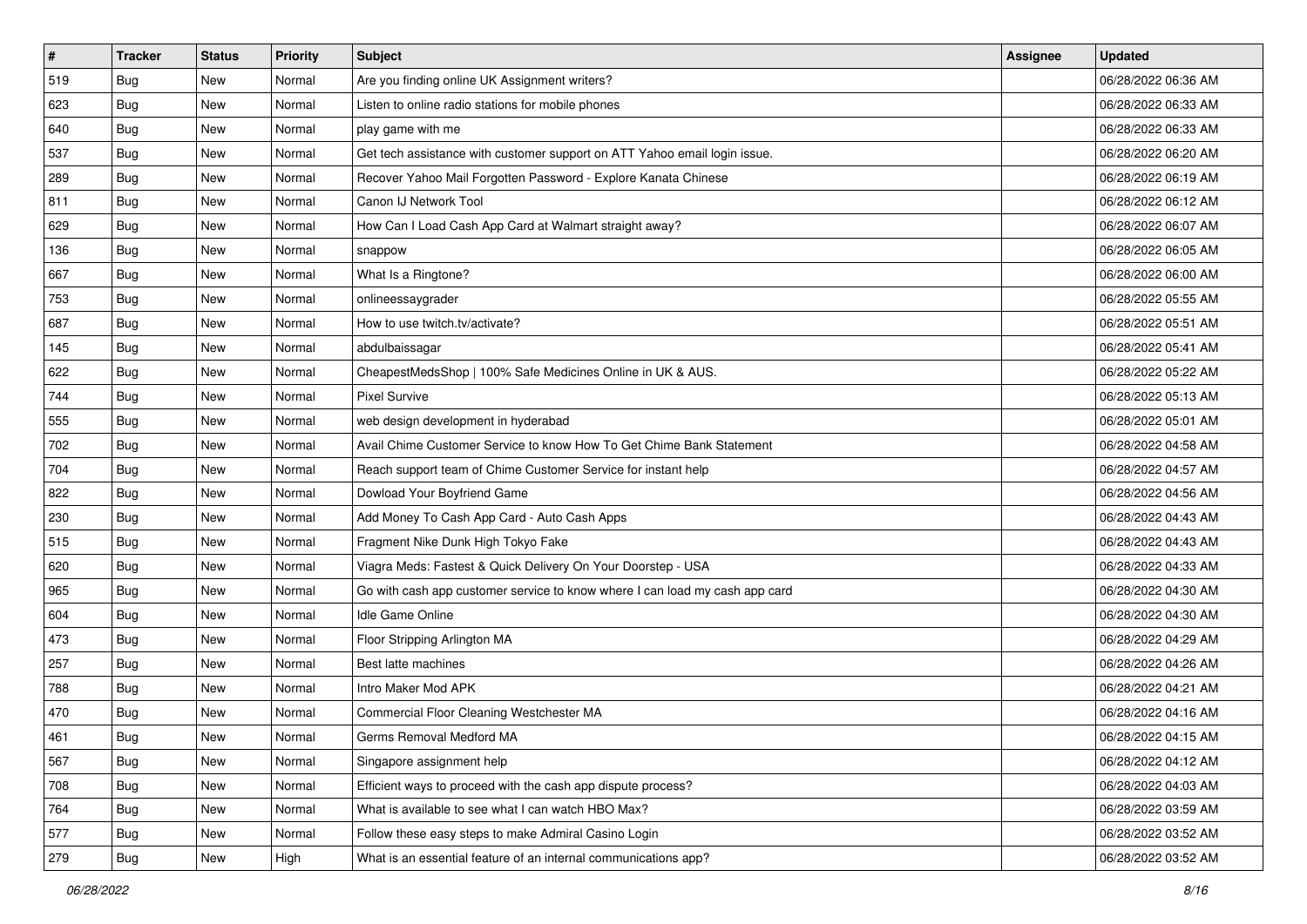| $\vert$ # | <b>Tracker</b> | <b>Status</b> | <b>Priority</b> | Subject                                                                          | <b>Assignee</b> | <b>Updated</b>      |
|-----------|----------------|---------------|-----------------|----------------------------------------------------------------------------------|-----------------|---------------------|
| 603       | <b>Bug</b>     | New           | Normal          | Premiere gratuito da lista de IPTV                                               |                 | 06/28/2022 03:48 AM |
| 1105      | <b>Bug</b>     | New           | High            | What is Mahjong online?                                                          |                 | 06/28/2022 03:47 AM |
| 466       | <b>Bug</b>     | New           | Normal          | Floor Stripping Westchester MA                                                   |                 | 06/28/2022 03:45 AM |
| 490       | <b>Bug</b>     | New           | Normal          | Unlock cash app account by getting quick solutions from the technical executives |                 | 06/28/2022 03:42 AM |
| 193       | <b>Bug</b>     | New           | Normal          | 18% Discount on Homeopathic medicines                                            |                 | 06/28/2022 03:38 AM |
| 581       | <b>Bug</b>     | New           | Normal          | E-Learning Course Help                                                           |                 | 06/28/2022 03:36 AM |
| 597       | <b>Bug</b>     | New           | Normal          | Universo s / f Download                                                          |                 | 06/28/2022 03:36 AM |
| 617       | <b>Bug</b>     | New           | Normal          | Buy Vidalista Tablets (Tadalafil) at [\$25 OFF + Free Shipping] Vidalistatablets |                 | 06/28/2022 03:33 AM |
| 190       | <b>Bug</b>     | New           | Normal          | All About Cash App Transfer Fail Problems                                        |                 | 06/28/2022 03:30 AM |
| 983       | Bug            | New           | Normal          | Finding issue in tekken 3 game?                                                  |                 | 06/28/2022 03:26 AM |
| 699       | <b>Bug</b>     | New           | Normal          | Would you be able to utilize Cash App Twitch?                                    |                 | 06/28/2022 03:12 AM |
| 735       | Bug            | New           | Normal          | A quick fix of how to get money back from cash app stocks                        |                 | 06/28/2022 03:12 AM |
| 551       | Bug            | New           | Normal          | Why Do Students Need Online Best Dissertation Writing Services?                  |                 | 06/28/2022 03:03 AM |
| 652       | <b>Bug</b>     | New           | Normal          | Sesame Health Benefits                                                           |                 | 06/28/2022 03:01 AM |
| 185       | <b>Bug</b>     | New           | Normal          | Non-Plagiarized Research Writing                                                 |                 | 06/28/2022 02:56 AM |
| 333       | Bug            | New           | Normal          | Mold Removal Services in Norfolk VA                                              |                 | 06/28/2022 02:56 AM |
| 799       | <b>Bug</b>     | New           | Normal          | Who Is an ETL Engineer                                                           |                 | 06/28/2022 02:51 AM |
| 712       | <b>Bug</b>     | New           | Normal          | <b>Tips and Tricks</b>                                                           |                 | 06/28/2022 02:40 AM |
| 504       | <b>Bug</b>     | New           | Normal          | A beginner should always look for online Java assignment help!                   |                 | 06/28/2022 02:21 AM |
| 616       | <b>Bug</b>     | New           | Normal          | Buy Anavar Tablets   Anavar For Sale in USA, UK & Australia                      |                 | 06/28/2022 02:12 AM |
| 802       | <b>Bug</b>     | New           | Normal          | Who Is an ETL Engineer                                                           |                 | 06/28/2022 02:03 AM |
| 658       | <b>Bug</b>     | New           | Normal          | <b>Watermelon Nutrition Facts And Health Benefits</b>                            |                 | 06/28/2022 01:57 AM |
| 584       | Bug            | New           | Normal          | Want the cash app customer service number to check balance?                      |                 | 06/28/2022 01:53 AM |
| 492       | <b>Bug</b>     | New           | Normal          | HD Streamz MOD APK v3.5.5 (Keine Werbung)                                        |                 | 06/28/2022 01:41 AM |
| 495       | Bug            | New           | Normal          | Twitch Clip Downloader Download Twitch Clips Online 2021                         |                 | 06/28/2022 01:38 AM |
| 483       | Bug            | New           | Normal          | UK best essay writing service                                                    |                 | 06/28/2022 01:35 AM |
| 253       | <b>Bug</b>     | New           | Normal          | <b>Florence Lawrence</b>                                                         |                 | 06/28/2022 01:31 AM |
| 999       | <b>Bug</b>     | New           | Normal          | Is there a way to find Google Feud answers?                                      |                 | 06/28/2022 01:27 AM |
| 767       | <b>Bug</b>     | New           | Normal          | apkmod                                                                           |                 | 06/28/2022 01:24 AM |
| 573       | <b>Bug</b>     | New           | Normal          | Experimente lo mejor en la aplicación Apk de juegos gratis                       |                 | 06/28/2022 12:55 AM |
| 348       | Bug            | New           | Normal          | Mold Removal Services in Chesapeake VA                                           |                 | 06/28/2022 12:53 AM |
| 132       | <b>Bug</b>     | New           | Normal          | concrete-everything                                                              |                 | 06/28/2022 12:47 AM |
| 200       | <b>Bug</b>     | New           | Normal          | uiopi[o                                                                          |                 | 06/28/2022 12:33 AM |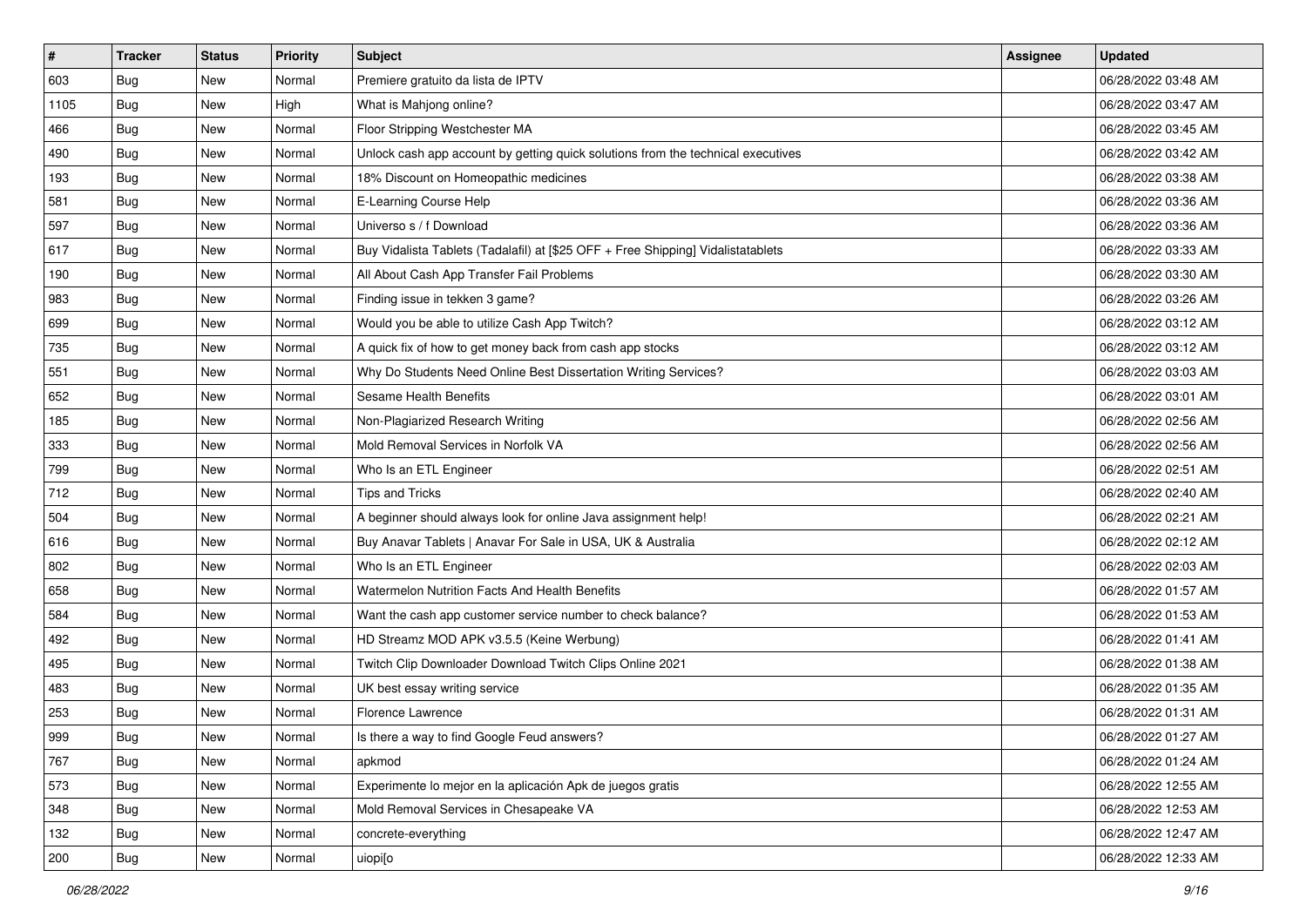| #   | <b>Tracker</b> | <b>Status</b> | Priority | Subject                                                                                | <b>Assignee</b> | <b>Updated</b>      |
|-----|----------------|---------------|----------|----------------------------------------------------------------------------------------|-----------------|---------------------|
| 516 | <b>Bug</b>     | New           | Normal   | Does Cash App Help To Get Cash App Refund Without Any Interruption?                    |                 | 06/28/2022 12:20 AM |
| 628 | Bug            | New           | Normal   | CV reviewing services!                                                                 |                 | 06/28/2022 12:17 AM |
| 114 | <b>Bug</b>     | New           | Normal   | <b>Medical Research Writing Services</b>                                               |                 | 06/28/2022 12:06 AM |
| 140 | <b>Bug</b>     | New           | Normal   | sugarbalanceusa                                                                        |                 | 06/28/2022 12:05 AM |
| 782 | Bug            | New           | Normal   | Comment faire une sonnerie téléphonique                                                |                 | 06/27/2022 11:56 PM |
| 714 | <b>Bug</b>     | New           | Normal   | Cuevana 3 Premium - Enjoy Your Favorite Movies and TV Shows on Your Smart TV           |                 | 06/27/2022 11:43 PM |
| 717 | <b>Bug</b>     | New           | Normal   | Disney Plus Apk - Watch Movies and TV Shows on Your Device                             |                 | 06/27/2022 11:38 PM |
| 607 | <b>Bug</b>     | New           | Normal   | Vex 5                                                                                  |                 | 06/27/2022 11:24 PM |
| 595 | Bug            | New           | Normal   | RFM Online - une révolution dans la gestion de l'identité numérique                    |                 | 06/27/2022 11:06 PM |
| 116 | Bug            | New           | Normal   | aertaeyg                                                                               |                 | 06/27/2022 11:06 PM |
| 481 | <b>Bug</b>     | New           | Normal   | Nur Online Shop                                                                        |                 | 06/27/2022 11:05 PM |
| 178 | Bug            | New           | Normal   | transparent lace wigs                                                                  |                 | 06/27/2022 11:04 PM |
| 772 | <b>Bug</b>     | New           | Normal   | united airlines baggage policy                                                         |                 | 06/27/2022 10:53 PM |
| 830 | <b>Bug</b>     | New           | Normal   | Poppy Playtime APK                                                                     |                 | 06/27/2022 10:31 PM |
| 592 | <b>Bug</b>     | New           | Normal   | Deezer Premium APK - Baixe músicas de qualquer lugar do mundo de graça                 |                 | 06/27/2022 10:23 PM |
| 737 | Bug            | New           | Normal   | How Do I Talk To A Live Person At Facebook If Anything Is Doubtful?                    |                 | 06/27/2022 09:59 PM |
| 762 | <b>Bug</b>     | New           | Normal   | How To Add Money To A Cash App Card If Struggling With Low Amount?                     |                 | 06/27/2022 09:58 PM |
| 684 | Bug            | New           | Normal   | Difference between paper map and online map                                            |                 | 06/27/2022 09:55 PM |
| 600 | <b>Bug</b>     | New           | Normal   | Play Store Pro                                                                         |                 | 06/27/2022 09:43 PM |
| 556 | <b>Bug</b>     | New           | Normal   | Play Game Mod Apk With Your Friends                                                    |                 | 06/27/2022 09:42 PM |
| 561 | <b>Bug</b>     | New           | Normal   | Enjoy the Full YouTube Premium Experience With YouTube Premium Membership              |                 | 06/27/2022 09:33 PM |
| 948 | <b>Bug</b>     | New           | Normal   | Canon IJ Network Tool                                                                  |                 | 06/27/2022 09:30 PM |
| 215 | Bug            | New           | Normal   | How For Top Level Cell Phone For You                                                   |                 | 06/27/2022 09:19 PM |
| 507 | <b>Bug</b>     | New           | Normal   | central.bitdefender.com                                                                |                 | 06/27/2022 09:13 PM |
| 211 | Bug            | New           | Normal   | Problem in Cash App rebate? Call Cash App customer service number for help.            |                 | 06/27/2022 09:05 PM |
| 599 | Bug            | New           | Normal   | Do you know how to delete cash app account from your computer?                         |                 | 06/27/2022 09:05 PM |
| 777 | Bug            | New           | Normal   | Obtain driving instructions using Google Maps.                                         |                 | 06/27/2022 09:05 PM |
| 554 | <b>Bug</b>     | New           | Normal   | XvideoStudio Video Editor APK Free Download on TechToDown                              |                 | 06/27/2022 08:59 PM |
| 783 | <b>Bug</b>     | New           | Normal   | How Do I Determine The Reasons And Solutions To Fix Cash App Transfer Failed?          |                 | 06/27/2022 08:58 PM |
| 568 | <b>Bug</b>     | New           | Normal   | Instale a versão mais recente do YouTube Premium                                       |                 | 06/27/2022 08:56 PM |
| 209 | <b>Bug</b>     | New           | Normal   | Neglect to access old Cash App account considering message notice issue? Contact help. |                 | 06/27/2022 08:49 PM |
| 804 | <b>Bug</b>     | New           | Normal   | Review                                                                                 |                 | 06/27/2022 08:38 PM |
| 559 | <b>Bug</b>     | New           | High     | What Are Permission For Applications like Facebook Sending MMS?                        |                 | 06/27/2022 08:34 PM |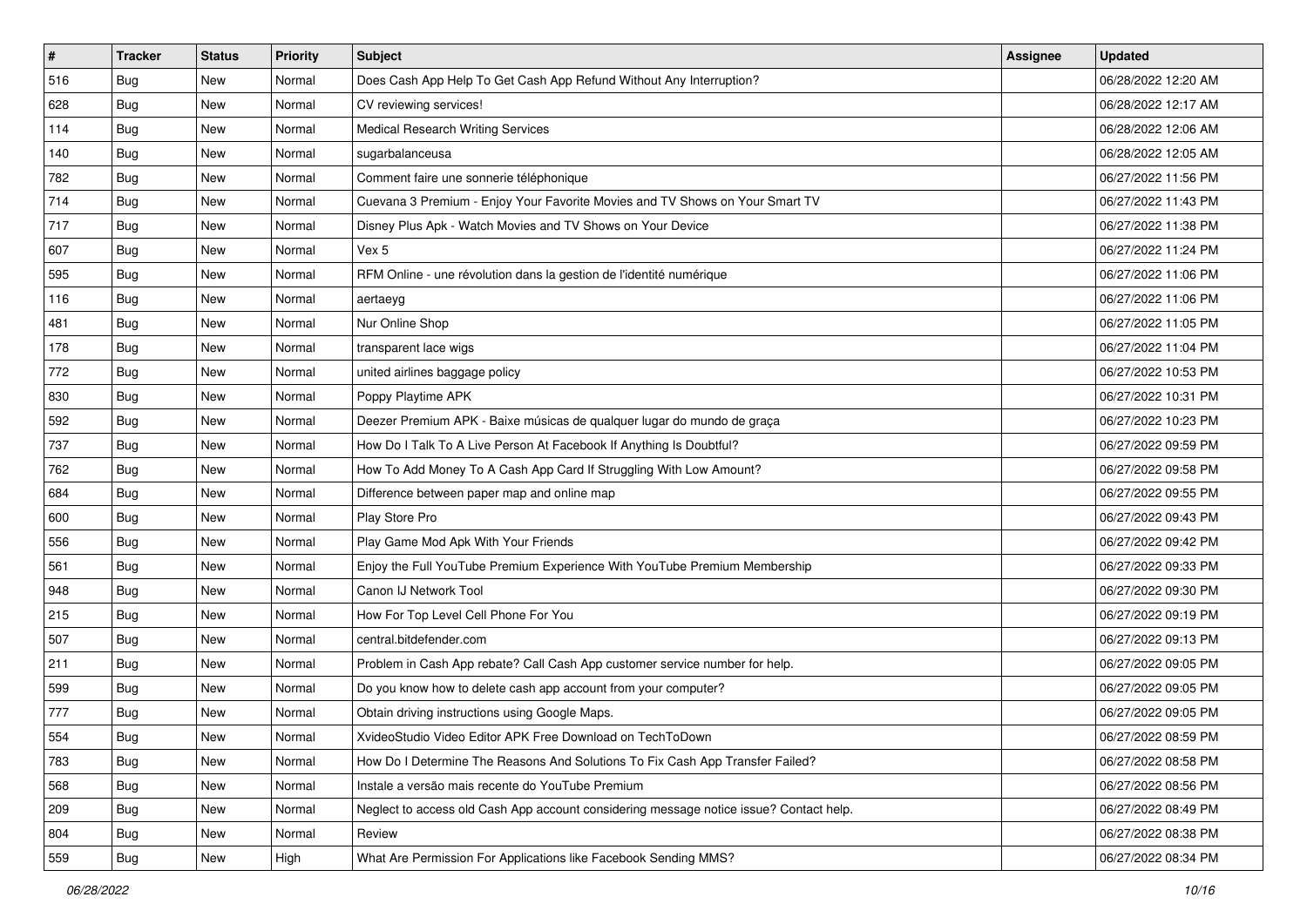| $\vert$ # | <b>Tracker</b> | <b>Status</b> | Priority | Subject                                                                                  | <b>Assignee</b> | <b>Updated</b>      |
|-----------|----------------|---------------|----------|------------------------------------------------------------------------------------------|-----------------|---------------------|
| 138       | <b>Bug</b>     | New           | Normal   | own-sweethome                                                                            |                 | 06/27/2022 08:22 PM |
| 971       | <b>Bug</b>     | New           | Normal   | How Do I Check Balance On Cash App Card With Optimum Ease?                               |                 | 06/27/2022 08:16 PM |
| 285       | <b>Bug</b>     | New           | Normal   | Have you ever written an essay?                                                          |                 | 06/27/2022 08:05 PM |
| 951       | Bug            | New           | Normal   | Canon.com/ijsetup                                                                        |                 | 06/27/2022 07:56 PM |
| 774       | <b>Bug</b>     | New           | Normal   | Follow proper initiatives                                                                |                 | 06/27/2022 07:54 PM |
| 512       | <b>Bug</b>     | New           | Normal   | The Importance Of Using Custom Writing Services                                          |                 | 06/27/2022 07:52 PM |
| 502       | Bug            | New           | Normal   | Les instructions pour définir des sonneries pour iPhone sont simples et faciles à suivre |                 | 06/27/2022 07:52 PM |
| 612       | <b>Bug</b>     | New           | Normal   | Luxury Slingshot Rental                                                                  |                 | 06/27/2022 07:36 PM |
| 133       | <b>Bug</b>     | New           | Normal   | craftlabs                                                                                |                 | 06/27/2022 07:32 PM |
| 634       | Bug            | New           | Normal   | Buy Vidalista Tablets (Tadalafil) at [\$25 OFF + Free Shipping] Vidalistatablets         |                 | 06/27/2022 07:24 PM |
| 161       | <b>Bug</b>     | New           | Normal   | dfdrtyuio                                                                                |                 | 06/27/2022 07:21 PM |
| 677       | Bug            | New           | Normal   | Logo Design Services Near Me                                                             |                 | 06/27/2022 07:18 PM |
| 661       | Bug            | New           | Normal   | Turbo VPN MOD APK Download                                                               |                 | 06/27/2022 07:18 PM |
| 586       | <b>Bug</b>     | New           | Normal   | Best Modifications For Your Mobile Phone                                                 |                 | 06/27/2022 07:15 PM |
| 987       | <b>Bug</b>     | New           | Normal   | <b>Medicinal Mushrooms</b>                                                               |                 | 06/27/2022 07:13 PM |
| 542       | Bug            | New           | Normal   | Web N Logo Design                                                                        |                 | 06/27/2022 07:02 PM |
| 489       | <b>Bug</b>     | New           | Normal   | Get cash app refund instantly if sent to the wrong person                                |                 | 06/27/2022 06:48 PM |
| 217       | <b>Bug</b>     | New           | Normal   | How this service matter most?                                                            |                 | 06/27/2022 06:48 PM |
| 656       | <b>Bug</b>     | New           | Normal   | Kiwi Nutrition Facts And Health Benefits                                                 |                 | 06/27/2022 06:45 PM |
| 352       | <b>Bug</b>     | New           | Normal   | Tile & Grout Cleaning Services in Chesapeake VA                                          |                 | 06/27/2022 06:39 PM |
| 659       | <b>Bug</b>     | New           | Normal   | Olive Oil Properties And Health Benefits                                                 |                 | 06/27/2022 06:34 PM |
| 202       | <b>Bug</b>     | New           | Normal   | blonde wig                                                                               |                 | 06/27/2022 06:27 PM |
| 618       | Bug            | New           | Normal   | Buy Steroids Online with OurMedicnes.com   Best Quality Steroids                         |                 | 06/27/2022 06:17 PM |
| 739       | <b>Bug</b>     | New           | Normal   | law dissertation help                                                                    |                 | 06/27/2022 06:12 PM |
| 150       | Bug            | New           | Normal   | dfgh                                                                                     |                 | 06/27/2022 05:59 PM |
| 587       | Bug            | New           | Normal   | Why Picsart Pro Offers Great Features                                                    |                 | 06/27/2022 05:28 PM |
| 457       | <b>Bug</b>     | New           | Normal   | Carpet Cleaning Medford MA                                                               |                 | 06/27/2022 05:21 PM |
| 682       | I Bug          | New           | Normal   | Does Facebook customer service live chat allow to speak with someone?                    |                 | 06/27/2022 05:19 PM |
| 787       | <b>Bug</b>     | New           | Normal   | Assured Assignment Help                                                                  |                 | 06/27/2022 05:19 PM |
| 695       | <b>Bug</b>     | New           | Normal   | Refer Listas IPTV Apk                                                                    |                 | 06/27/2022 05:13 PM |
| 673       | <b>Bug</b>     | New           | Normal   | Learn the basics of pixel art - Clear grid                                               |                 | 06/27/2022 05:06 PM |
| 540       | <b>Bug</b>     | New           | Normal   | Why Haven't I Received My Cash App Card? Can I get t the reasons behind it               |                 | 06/27/2022 04:54 PM |
| 583       | Bug            | New           | High     | Need the Cash app customer service phone number?                                         |                 | 06/27/2022 04:49 PM |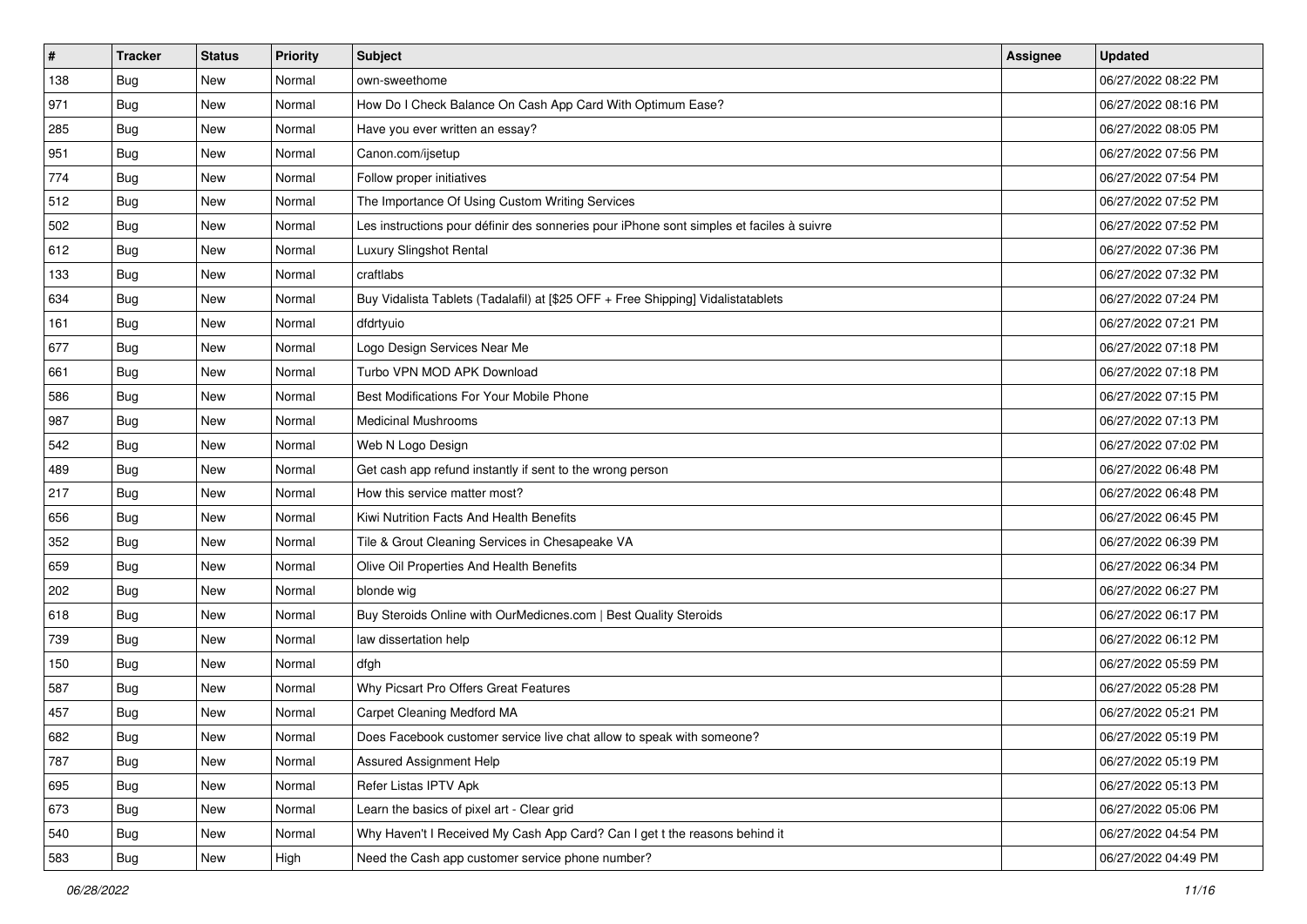| #    | <b>Tracker</b> | <b>Status</b> | <b>Priority</b> | Subject                                                                             | <b>Assignee</b> | <b>Updated</b>      |
|------|----------------|---------------|-----------------|-------------------------------------------------------------------------------------|-----------------|---------------------|
| 479  | <b>Bug</b>     | New           | Normal          | Limousine Service Bellevue WA                                                       |                 | 06/27/2022 04:37 PM |
| 763  | <b>Bug</b>     | New           | High            | How to Make a Ringtone on Your iPhone                                               |                 | 06/27/2022 04:16 PM |
| 760  | <b>Bug</b>     | New           | Normal          | apkmod                                                                              |                 | 06/27/2022 04:13 PM |
| 738  | <b>Bug</b>     | New           | Normal          | How Much Amount Do I Get Using The Referral Code For Cash App?                      |                 | 06/27/2022 03:58 PM |
| 697  | Bug            | New           | Normal          | How to Descargar Pura TV For Android                                                |                 | 06/27/2022 03:57 PM |
| 953  | <b>Bug</b>     | New           | Normal          | Manga Dogs - Read Your Favorite Comics on Your Smartphone                           |                 | 06/27/2022 03:53 PM |
| 686  | <b>Bug</b>     | New           | Normal          | Welcome To The Most Demandable Mahipalpur Escorts Agency                            |                 | 06/27/2022 03:45 PM |
| 655  | Bug            | New           | Normal          | <b>Eggplant Health Benefits</b>                                                     |                 | 06/27/2022 03:40 PM |
| 662  | <b>Bug</b>     | New           | Normal          | Oreo TV Download - The Easiest Way to Watch Live TV                                 |                 | 06/27/2022 03:14 PM |
| 1119 | Bug            | New           | Normal          | Klondike Solitaire                                                                  |                 | 06/27/2022 03:00 PM |
| 115  | <b>Bug</b>     | New           | Normal          | <b>NFL LIVE STREAM</b>                                                              |                 | 06/27/2022 02:53 PM |
| 119  | Bug            | New           | Normal          | klhjigyu                                                                            |                 | 06/27/2022 02:44 PM |
| 668  | <b>Bug</b>     | New           | Normal          | Get to know Cash App Refund Process here                                            |                 | 06/27/2022 02:38 PM |
| 225  | Bug            | New           | Normal          | instant personal loan                                                               |                 | 06/27/2022 02:20 PM |
| 615  | <b>Bug</b>     | New           | Normal          | CheapestMedsShop   100% Safe Medicines Online in USA UK & AUS.                      |                 | 06/27/2022 02:19 PM |
| 196  | <b>Bug</b>     | New           | Normal          | Homoeobazaar For Homeopathy Medicines                                               |                 | 06/27/2022 02:18 PM |
| 613  | <b>Bug</b>     | New           | Normal          | Buy Aspadol 100mg Tab Online in US, UK, AU   Erospharmacy                           |                 | 06/27/2022 02:16 PM |
| 484  | <b>Bug</b>     | New           | Normal          | UK best essay writing service                                                       |                 | 06/27/2022 02:01 PM |
| 715  | Bug            | New           | Normal          | Puppy Playtime Descargar gratis                                                     |                 | 06/27/2022 01:57 PM |
| 526  | <b>Bug</b>     | New           | Normal          | Soundcloud to mp3 converter - Download Soundcloud songs                             |                 | 06/27/2022 01:55 PM |
| 450  | <b>Bug</b>     | New           | Normal          | Floor Stripping Quincy MA                                                           |                 | 06/27/2022 01:48 PM |
| 1101 | <b>Bug</b>     | New           | Normal          | How to Delete Cash App History at once?                                             |                 | 06/27/2022 01:33 PM |
| 222  | Bug            | New           | Normal          | Social Profile links                                                                |                 | 06/27/2022 01:15 PM |
| 184  | <b>Bug</b>     | New           | Normal          | <b>Affordable Business Writing Services</b>                                         |                 | 06/27/2022 01:09 PM |
| 400  | Bug            | New           | Normal          | Office Moving Services in Potomac MD                                                |                 | 06/27/2022 12:57 PM |
| 465  | <b>Bug</b>     | New           | Normal          | Carpet Cleaning Westchester MA                                                      |                 | 06/27/2022 12:50 PM |
| 550  | <b>Bug</b>     | New           | Normal          | Nederland FM - beste manieren om naar internationale radio op internet te luisteren |                 | 06/27/2022 12:45 PM |
| 716  | Bug            | New           | Normal          | La celebración de un BabyShower.                                                    |                 | 06/27/2022 12:29 PM |
| 801  | <b>Bug</b>     | New           | Normal          | Who Is an ETL Engineer                                                              |                 | 06/27/2022 12:25 PM |
| 564  | <b>Bug</b>     | New           | Normal          | How To Install RepelisPlus On Your Android Phone?                                   |                 | 06/27/2022 12:23 PM |
| 703  | <b>Bug</b>     | New           | Normal          | For real-time help, dial Facebook customer service number                           |                 | 06/27/2022 12:08 PM |
| 609  | <b>Bug</b>     | New           | High            | Online Trusted Medicine Store in US for Health - Genericmedsupply                   |                 | 06/27/2022 12:02 PM |
| 233  | <b>Bug</b>     | New           | Normal          | Anauthorsway.com: My User Experience                                                |                 | 06/27/2022 12:02 PM |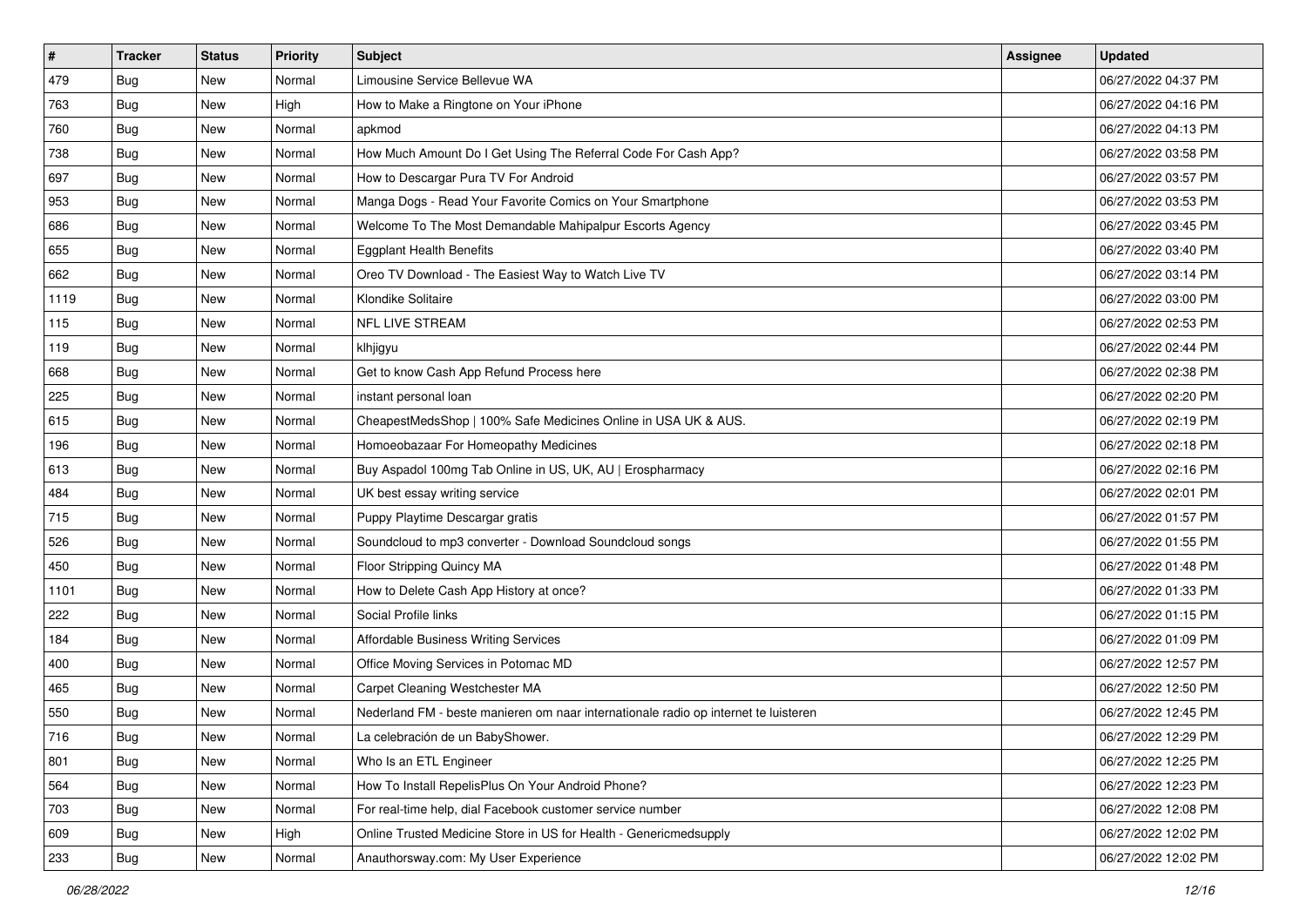| $\vert$ # | <b>Tracker</b> | <b>Status</b> | <b>Priority</b> | Subject                                                                                | <b>Assignee</b> | <b>Updated</b>      |
|-----------|----------------|---------------|-----------------|----------------------------------------------------------------------------------------|-----------------|---------------------|
| 770       | <b>Bug</b>     | New           | Normal          | Canon IJ Network Tool                                                                  |                 | 06/27/2022 11:57 AM |
| 644       | <b>Bug</b>     | New           | Normal          | <b>TeaTV App Review</b>                                                                |                 | 06/27/2022 11:47 AM |
| 235       | <b>Bug</b>     | New           | Low             | HP Printer Assistant Software   Download & Install HP Assistant                        |                 | 06/27/2022 10:48 AM |
| 1118      | <b>Bug</b>     | New           | Normal          | Gameplay Minecraft                                                                     |                 | 06/27/2022 10:33 AM |
| 709       | <b>Bug</b>     | New           | Normal          | How To Load Cash App Card At Walmart Without Having To Face Any Hassle?                |                 | 06/27/2022 10:30 AM |
| 538       | <b>Bug</b>     | New           | Normal          | Will cash app refund money if scammed quickly?                                         |                 | 06/27/2022 10:25 AM |
| 792       | <b>Bug</b>     | New           | Normal          | What is Google Camera Mod?                                                             |                 | 06/27/2022 10:20 AM |
| 232       | <b>Bug</b>     | New           | Normal          | FM whatsapp messaging app.                                                             |                 | 06/27/2022 10:04 AM |
| 642       | <b>Bug</b>     | New           | Normal          | thong tin thoi tiet ngay hom nay                                                       |                 | 06/27/2022 10:03 AM |
| 590       | Bug            | New           | Normal          | Follow proper initiatives to check my cash app card balance:                           |                 | 06/27/2022 09:57 AM |
| 675       | <b>Bug</b>     | New           | Normal          | What Are Smart Tactics To Fix Cash App Transfer Failed Hurdles?                        |                 | 06/27/2022 09:51 AM |
| 639       | Bug            | New           | Normal          | thong tin chinh xac                                                                    |                 | 06/27/2022 09:48 AM |
| 798       | Bug            | New           | Normal          | Who Is an ETL Engineer                                                                 |                 | 06/27/2022 09:48 AM |
| 819       | <b>Bug</b>     | New           | Normal          | Metal Slug Apk para Android                                                            |                 | 06/27/2022 09:35 AM |
| 988       | <b>Bug</b>     | New           | Normal          | <b>Medicinal Mushrooms</b>                                                             |                 | 06/27/2022 09:33 AM |
| 614       | Bug            | New           | Normal          | Como baixar o MOD APK no celular                                                       |                 | 06/27/2022 09:26 AM |
| 726       | <b>Bug</b>     | New           | Normal          | Mobile Application Development Services                                                |                 | 06/27/2022 09:10 AM |
| 657       | <b>Bug</b>     | New           | Normal          | Coconut Nutrition Facts And Health Benefits                                            |                 | 06/27/2022 08:56 AM |
| 113       | <b>Bug</b>     | New           | Normal          | ufc 254 live                                                                           |                 | 06/27/2022 08:54 AM |
| 959       | <b>Bug</b>     | New           | Normal          | Get connected with cash app team-How to get money off cash app at walmart without card |                 | 06/27/2022 08:52 AM |
| 653       | <b>Bug</b>     | New           | Normal          | Jujube (Jinjoles): Properties And Health Benefits                                      |                 | 06/27/2022 08:47 AM |
| 591       | <b>Bug</b>     | New           | Normal          | How To Find Facebook Modifications For Your Spotify Premium Apk?                       |                 | 06/27/2022 08:41 AM |
| 262       | Bug            | New           | Normal          | It this true to dealing Wuth                                                           |                 | 06/27/2022 08:39 AM |
| 528       | <b>Bug</b>     | New           | Normal          | Korean Mag                                                                             |                 | 06/27/2022 08:14 AM |
| 720       | Bug            | New           | Normal          | How does Cash App Phone Number provide a quick treatment?                              |                 | 06/27/2022 08:02 AM |
| 250       | <b>Bug</b>     | New           | Normal          | Reviews of phone ringtones                                                             |                 | 06/27/2022 07:29 AM |
| 158       | <b>Bug</b>     | New           | Normal          | dfghj zcvgh                                                                            |                 | 06/27/2022 07:28 AM |
| 996       | I Bug          | New           | Normal          | Cricut.com/setup                                                                       |                 | 06/27/2022 07:12 AM |
| 317       | Bug            | New           | Normal          | Eco/Green Cleaning Services in Virginia Beach VA                                       |                 | 06/27/2022 07:03 AM |
| 807       | <b>Bug</b>     | New           | Normal          | 1v1Battle is a strategic action 'Build and shoot' game                                 |                 | 06/27/2022 06:52 AM |
| 588       | <b>Bug</b>     | New           | Normal          | YouTube Vanced Apk Manager App - Como instalá-lo                                       |                 | 06/27/2022 05:52 AM |
| 985       | <b>Bug</b>     | New           | Normal          | Find out the vitality of Facebook Phone Number:                                        |                 | 06/27/2022 05:39 AM |
| 978       | Bug            | New           | Normal          | Delamore Lodge is a place to stay.                                                     |                 | 06/27/2022 04:57 AM |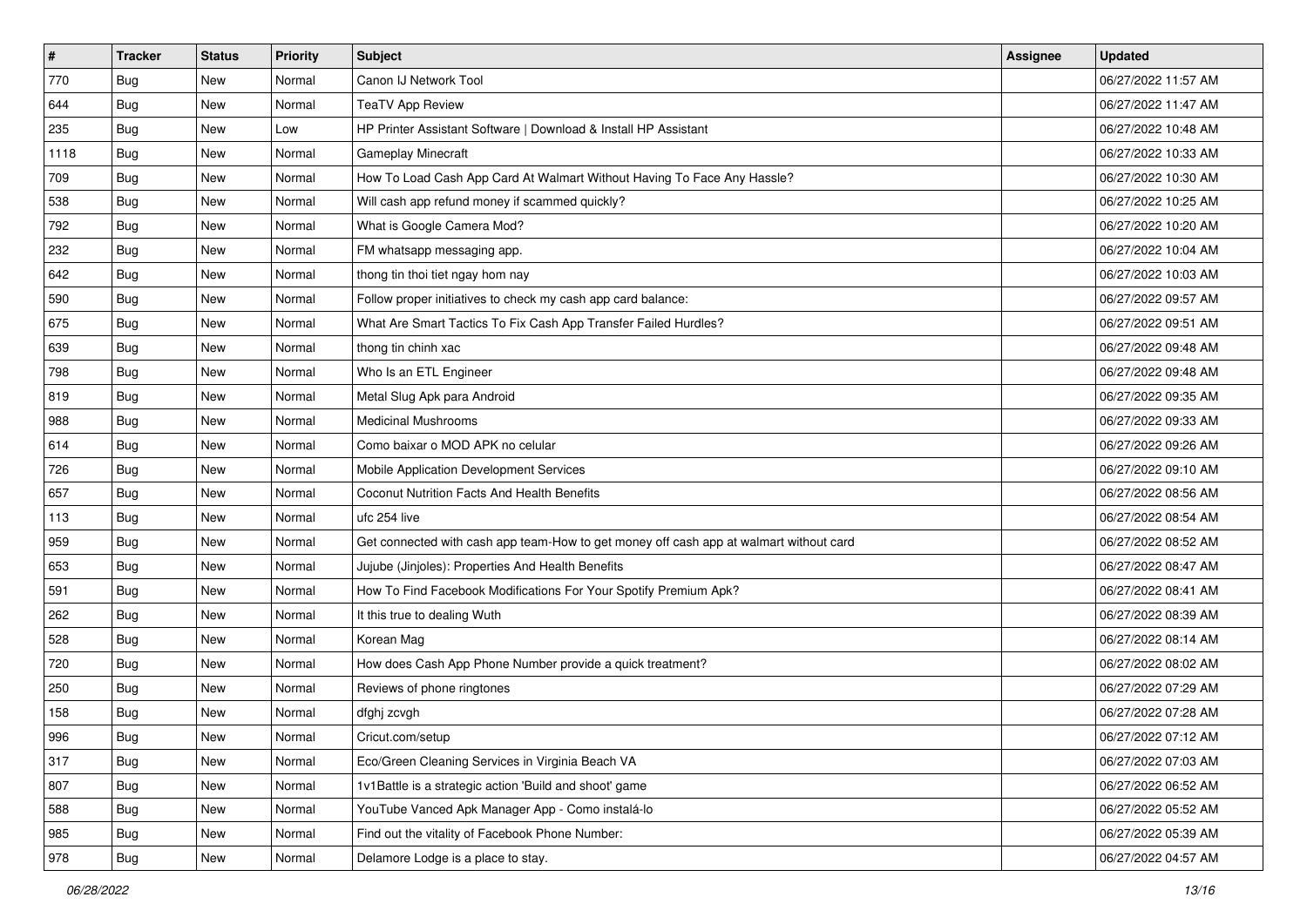| $\vert$ # | <b>Tracker</b> | <b>Status</b> | <b>Priority</b> | <b>Subject</b>                                                                                                                                                                                                                                 | Assignee | <b>Updated</b>      |
|-----------|----------------|---------------|-----------------|------------------------------------------------------------------------------------------------------------------------------------------------------------------------------------------------------------------------------------------------|----------|---------------------|
| 1127      | <b>Bug</b>     | New           | Normal          | Is there any support to find Google Feud answers?                                                                                                                                                                                              |          | 06/27/2022 04:27 AM |
| 544       | <b>Bug</b>     | <b>New</b>    | Normal          | Hey! I had a very cool idea to order our general picture on canvas for my family as a gift. But couldn't find a good<br>one. Once my friend advised me this article in which I found what I was looking for and gave a cool gift to my family. |          | 06/27/2022 04:10 AM |
| 596       | Bug            | New           | Normal          | <b>Kids Games</b>                                                                                                                                                                                                                              |          | 06/27/2022 04:08 AM |
| 518       | Bug            | <b>New</b>    | Normal          | How To Check The Balance Of Cash App Account By Taking Cash App Support?                                                                                                                                                                       |          | 06/27/2022 03:46 AM |
| 672       | <b>Bug</b>     | New           | Normal          | The easiest way to delete ringtones on iPhone                                                                                                                                                                                                  |          | 06/27/2022 03:38 AM |
| 966       | Bug            | New           | Normal          | How to Download the Filmes                                                                                                                                                                                                                     |          | 06/27/2022 03:25 AM |
| 474       | Bug            | <b>New</b>    | Normal          | Floor Waxing Arlington MA                                                                                                                                                                                                                      |          | 06/27/2022 03:03 AM |
| 696       | Bug            | New           | Normal          | How to Install the TuMangaOnline App                                                                                                                                                                                                           |          | 06/27/2022 02:49 AM |
| 468       | Bug            | <b>New</b>    | Normal          | Floor Cleaning Westchester MA                                                                                                                                                                                                                  |          | 06/27/2022 02:41 AM |
| 1112      | Bug            | New           | Normal          | What Cash App Policy Says If Random Person Sent Me Money On Cash App?                                                                                                                                                                          |          | 06/27/2022 02:39 AM |
| 1001      | <b>Bug</b>     | <b>New</b>    | Normal          | Venmo Keep Saying Error?                                                                                                                                                                                                                       |          | 06/27/2022 02:20 AM |
| 1117      | Bug            | <b>New</b>    | Normal          | Equal Words - Word search game for PC and Windows Phone                                                                                                                                                                                        |          | 06/27/2022 02:12 AM |
| 488       | Bug            | New           | Normal          | Quick solution to solve cash app dispute by the technical team                                                                                                                                                                                 |          | 06/27/2022 02:04 AM |
| 372       | Bug            | <b>New</b>    | Normal          | Auto Transport Services in Arlington County VA                                                                                                                                                                                                 |          | 06/27/2022 01:42 AM |
| 154       | Bug            | New           | Normal          | fdgyyrut gyrtrw                                                                                                                                                                                                                                |          | 06/27/2022 01:21 AM |
| 758       | Bug            | <b>New</b>    | Normal          | How Do I Study Consistently For Hours?                                                                                                                                                                                                         |          | 06/27/2022 12:49 AM |
| 998       | Bug            | <b>New</b>    | Normal          | Is It Hard to Solve Wordle An                                                                                                                                                                                                                  |          | 06/27/2022 12:24 AM |
| 619       | <b>Bug</b>     | New           | Normal          | Online Trusted Medicine Store in US for Health - Genericmedsupply                                                                                                                                                                              |          | 06/27/2022 12:12 AM |
| 643       | Bug            | New           | Normal          | Oreo TV Apk Download                                                                                                                                                                                                                           |          | 06/26/2022 11:50 PM |
| 159       | Bug            | <b>New</b>    | Normal          | xfguih njgkh                                                                                                                                                                                                                                   |          | 06/26/2022 11:38 PM |
| 992       | <b>Bug</b>     | New           | Normal          | So vergrößern Sie Ihr Instagram-Profilbild                                                                                                                                                                                                     |          | 06/26/2022 11:29 PM |
| 748       | Bug            | <b>New</b>    | Normal          | Il y a quelques façons d'obtenir des sonneries gratuites pour votre iPhone                                                                                                                                                                     |          | 06/26/2022 11:24 PM |
| 962       | <b>Bug</b>     | New           | Normal          | Kostenlose Hörbücher                                                                                                                                                                                                                           |          | 06/26/2022 10:45 PM |
| 719       | Bug            | <b>New</b>    | Normal          | How Do I Send \$5000 Through Cash App Account With Ease?                                                                                                                                                                                       |          | 06/26/2022 10:14 PM |
| 302       | Bug            | <b>New</b>    | Normal          | Auto Electrical Repair Services in Norcross GA                                                                                                                                                                                                 |          | 06/26/2022 07:49 PM |
| 970       | Bug            | New           | Normal          | The Amount Of Time Does Cash App Direct Deposit Time Take?                                                                                                                                                                                     |          | 06/26/2022 07:32 PM |
| 1104      | <b>Bug</b>     | <b>New</b>    | Normal          | Idle game fix bug                                                                                                                                                                                                                              |          | 06/26/2022 06:52 PM |
| 752       | <b>Bug</b>     | New           | Normal          | Plagerism checker                                                                                                                                                                                                                              |          | 06/26/2022 06:33 PM |
| 795       | <b>Bug</b>     | New           | Normal          | Drift Boss - Exciting Race                                                                                                                                                                                                                     |          | 06/26/2022 06:32 PM |
| 1108      | <b>Bug</b>     | New           | Normal          | Six Guns Mod Apk Answers Your Questions                                                                                                                                                                                                        |          | 06/26/2022 06:26 PM |
| 585       | Bug            | New           | Normal          | What is cash app help number?                                                                                                                                                                                                                  |          | 06/26/2022 06:21 PM |
| 825       | <b>Bug</b>     | New           | Normal          | Lucky Patcher Download                                                                                                                                                                                                                         |          | 06/26/2022 06:09 PM |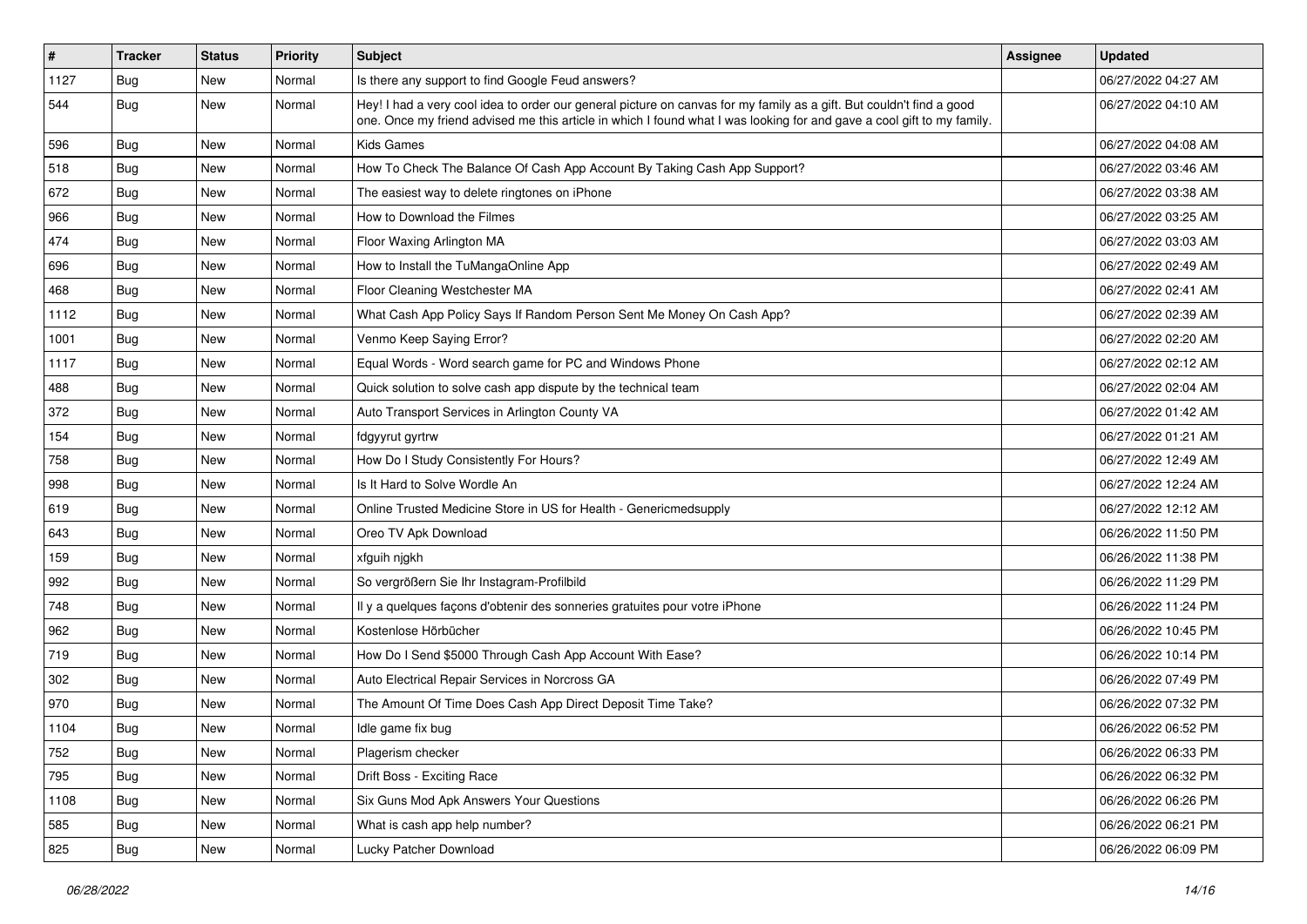| $\sharp$ | <b>Tracker</b> | <b>Status</b> | <b>Priority</b> | Subject                                                                                                                                                  | Assignee | <b>Updated</b>      |
|----------|----------------|---------------|-----------------|----------------------------------------------------------------------------------------------------------------------------------------------------------|----------|---------------------|
| 1096     | <b>Bug</b>     | New           | Normal          | Race and experience new life.                                                                                                                            |          | 06/26/2022 06:07 PM |
| 730      | Bug            | New           | Normal          | Canon IJ Network Tool                                                                                                                                    |          | 06/26/2022 05:51 PM |
| 974      | Bug            | New           | Normal          | Watch NCAA Football Live Streaming Free                                                                                                                  |          | 06/26/2022 05:33 PM |
| 1098     | Bug            | <b>New</b>    | Normal          | Life of a Fisherman                                                                                                                                      |          | 06/26/2022 05:16 PM |
| 940      | Bug            | New           | Normal          | What is Plex and Is Plex Legal?                                                                                                                          |          | 06/26/2022 04:50 PM |
| 750      | Bug            | <b>New</b>    | Normal          | Create a Report Template                                                                                                                                 |          | 06/26/2022 04:27 PM |
| 1097     | Bug            | New           | Normal          | Race and experience new life.                                                                                                                            |          | 06/26/2022 04:22 PM |
| 631      | Bug            | New           | Normal          | How Can I Load Cash App Card at Walmart straight away?                                                                                                   |          | 06/26/2022 04:07 PM |
| 732      | Bug            | New           | Normal          | Get rectifications steps about why cash app transfer failed                                                                                              |          | 06/26/2022 03:28 PM |
| 961      | Bug            | <b>New</b>    | Normal          | TeaTv is an Android                                                                                                                                      |          | 06/26/2022 02:02 PM |
| 754      | <b>Bug</b>     | New           | Normal          | Cómo descargar tonos gratis de teléfono celular                                                                                                          |          | 06/26/2022 01:56 PM |
| 768      | Bug            | New           | Normal          | Where can you buy best jackets online?                                                                                                                   |          | 06/26/2022 01:50 PM |
| 144      | Bug            | New           | Normal          | curly bob lace front wigs                                                                                                                                |          | 06/26/2022 01:44 PM |
| 664      | Bug            | New           | Normal          | Tea TV Apk Download - The Best Way to Watch Movies Offline                                                                                               |          | 06/26/2022 12:59 PM |
| 189      | Bug            | <b>New</b>    | Normal          | <b>College Biology Writing Services</b>                                                                                                                  |          | 06/26/2022 12:50 PM |
| 749      | Bug            | New           | Normal          | The Best Bubble Shooter Game for Android                                                                                                                 |          | 06/26/2022 12:12 PM |
| 941      | Bug            | <b>New</b>    | Normal          | is Disney Now and Disney Plus different?                                                                                                                 |          | 06/26/2022 12:10 PM |
| 549      | Bug            | <b>New</b>    | Normal          | Radio Luisteren                                                                                                                                          |          | 06/26/2022 11:56 AM |
| 260      | Bug            | New           | Normal          | Web Design Services Near Me                                                                                                                              |          | 06/26/2022 11:55 AM |
| 1120     | Bug            | <b>New</b>    | Normal          | Summary of 5 best coloring apps on phones                                                                                                                |          | 06/26/2022 11:32 AM |
| 547      | <b>Bug</b>     | New           | Normal          | Get rid of the issue of cash app down by calling experts.                                                                                                |          | 06/26/2022 10:38 AM |
| 952      | Bug            | New           | Normal          | Canon IJ Network Tool                                                                                                                                    |          | 06/26/2022 10:35 AM |
| 993      | Bug            | New           | Normal          | IO Games Free Online                                                                                                                                     |          | 06/26/2022 09:41 AM |
| 989      | <b>Bug</b>     | New           | Normal          | Barewoods Wax Cigar                                                                                                                                      |          | 06/26/2022 09:19 AM |
| 1111     | Bug            | New           | Normal          | LOLBeans is a fun battle royale game where you race with other players while avoiding obstacles. Reach the end of<br>the course in competitive gameplay! |          | 06/26/2022 09:17 AM |
| 706      | Bug            | New           | Normal          | How Can You Cancel A Cash App Payment Without Any Prior Information?                                                                                     |          | 06/26/2022 09:13 AM |
| 958      | <b>Bug</b>     | <b>New</b>    | Normal          | Avail Cash app support service to know Sutton bank cash app number                                                                                       |          | 06/26/2022 08:46 AM |
| 984      | Bug            | New           | Normal          | How to disable, permanently delete Twitter account on phone, PC                                                                                          |          | 06/26/2022 08:28 AM |
| 747      | <b>Bug</b>     | New           | Normal          | How to Install Tyflex Plus on Your Android Device                                                                                                        |          | 06/26/2022 08:16 AM |
| 874      | Bug            | New           | Normal          | Cómo descargar Minecraft Apk                                                                                                                             |          | 06/26/2022 08:01 AM |
| 1102     | Bug            | New           | Normal          | Charlottesville Travel Guide ?                                                                                                                           |          | 06/26/2022 07:44 AM |
| 517      | <b>Bug</b>     | New           | Normal          | Proficient tips to take help of cash app support professionals:                                                                                          |          | 06/26/2022 07:34 AM |